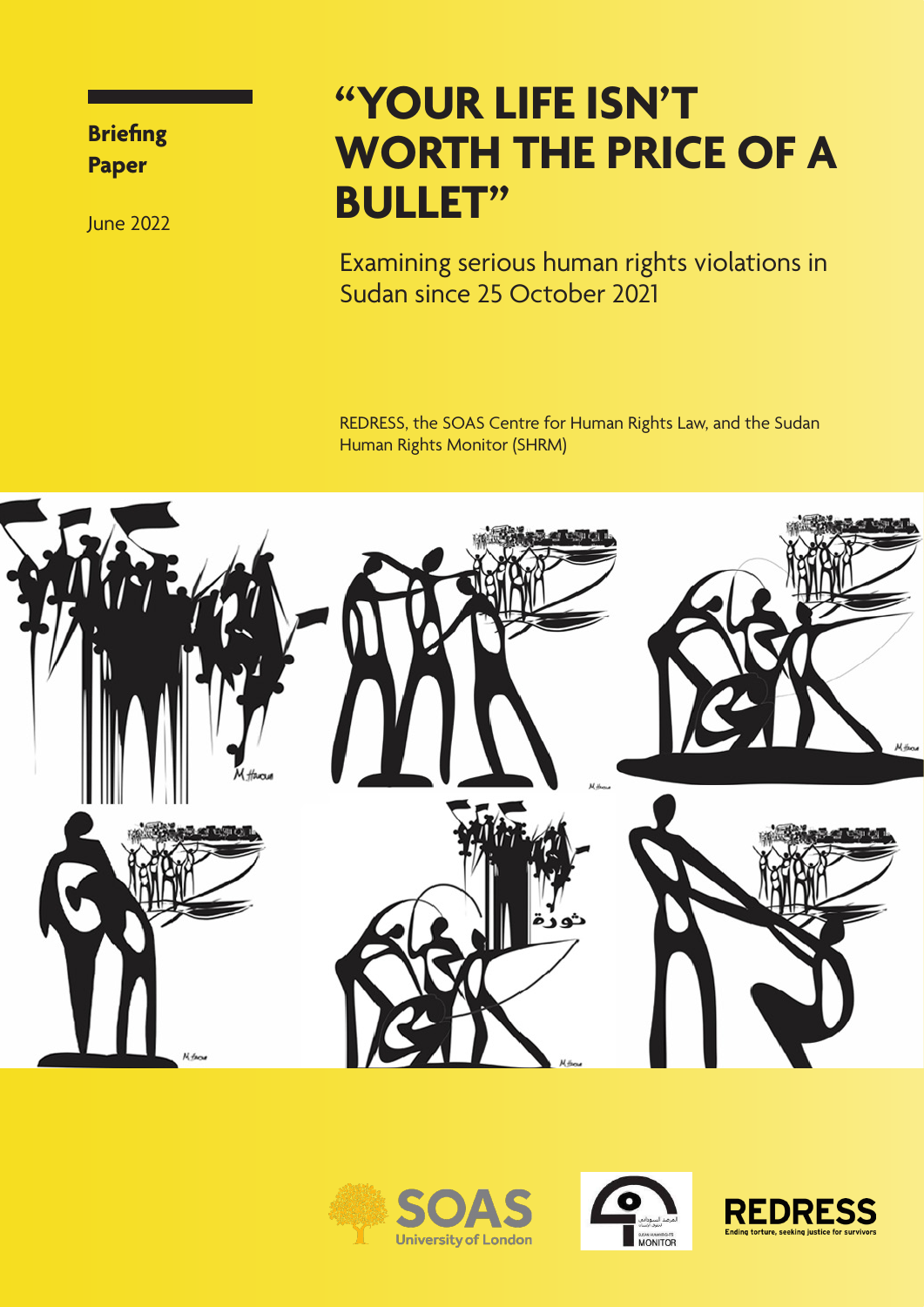## **Table of Contents**

| <b>Executive Summary</b>                      | $\overline{\mathbf{3}}$ |
|-----------------------------------------------|-------------------------|
| <b>Recommendations</b>                        | 5                       |
| Use of excessive force against protestors     | 7                       |
| <b>Extrajudicial killings</b>                 | 14                      |
| Arbitrary arrests and enforced disappearances | 19                      |
| <b>Conclusion</b>                             | 24                      |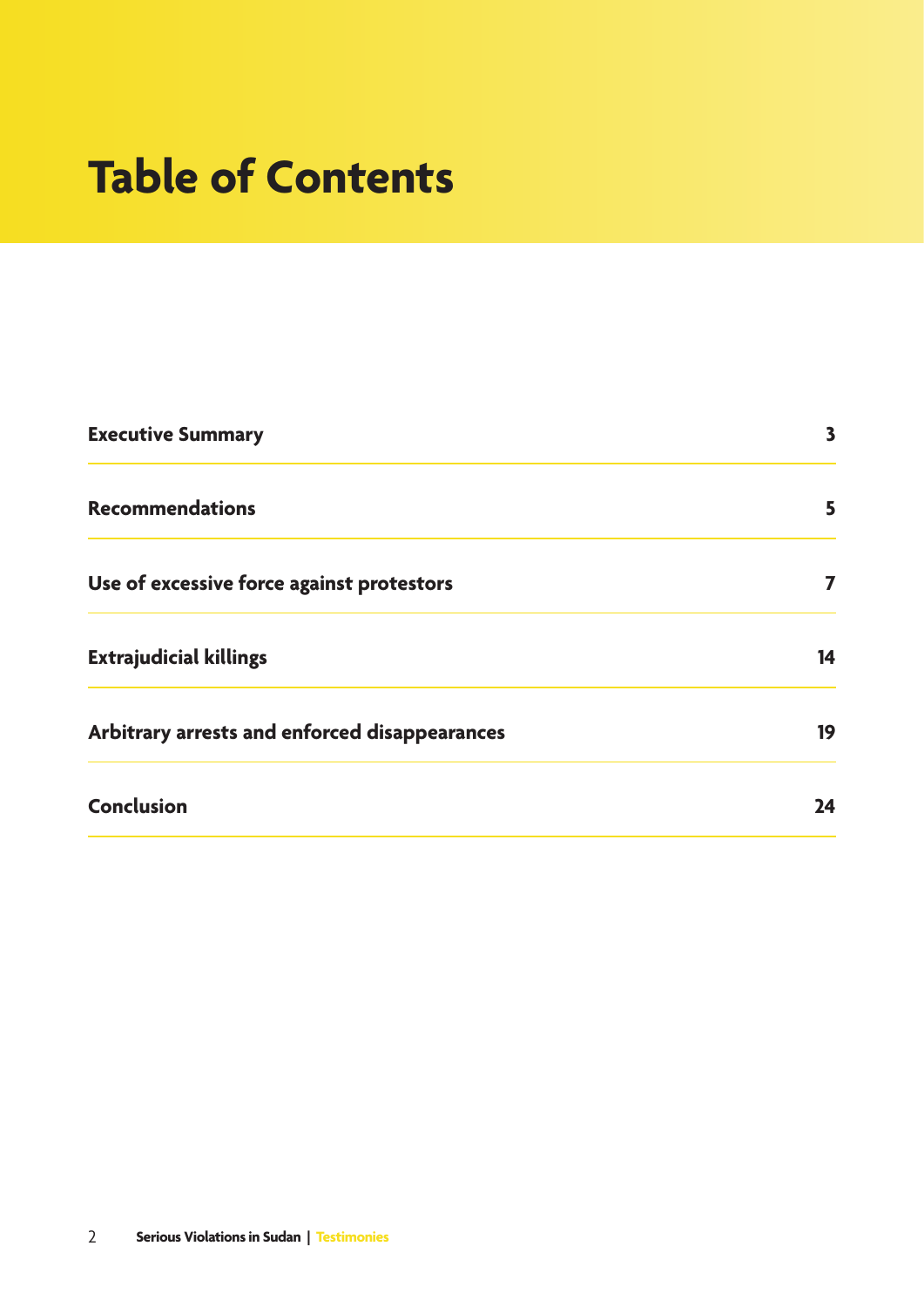## **Executive Summary**

The UN Human Rights Council, in its resolution S/32/1 of 5 November 2021 on the Situation of Human Rights in the Sudan, recalled "with appreciation the exemplary, non-violent and popular uprising of the Sudanese people in 2019."1 It equally "condemn[ed] in the strongest possible terms the military takeover on 25 October 2021."<sup>2</sup> The Council "urge[d] all actors in the Sudan … to refrain from violence and from committing further human rights violations and abuses," and called on Sudan "to ensure accountability for those responsible and support for the victims of any such violations and abuse."<sup>3</sup> It also called for "the immediate restoration of [Sudan's] civilian-led transitional Government and the return to the internationally supported governing principles in the Sudan."<sup>4</sup>

Nearly eight months later, there is mounting, compelling evidence that the de facto military authorities have not only failed to heed these calls but further aggravated the situation. They have engaged in a concerted, systematic campaign involving various military, intelligence and police forces to crush the peaceful opposition by using excessive, lethal force against protesters; they also continue to arbitrarily arrest and torture opponents. These gross human rights violations, forming part of a deliberate policy, are committed against the civilian population with impunity, and may therefore amount to crimes against humanity.

This briefing paper is based on 35 interviews conducted by the Sudan Human Rights Monitor (SHRM) in Khartoum; some names have been changed to protect the safety and security of interview participants. It provides first-hand evidence of the nature and consequences of ongoing human rights violations for direct and indirect victims and the wider community. Given the difficulties of accessing such evidence, it does not purport to be comprehensive. However, we draw attention to the May 2022 report by Adama Dieng, the United Nations (UN) designated expert on the human rights situation in Sudan, which covers the period from 25 October 2021 to 10 April 2022. Dieng concluded that "[t]he pattern of human rights violations observed since the coup is extremely worrying, including the repeated use of excessive and lethal force by the joint security forces to disperse peaceful protests, widespread arbitrary arrests and detention without respect for due protest, and sexual violence."<sup>5</sup> He also highlighted the "serious retrogression in the enjoyment of economic, social and cultural rights [and] increased intercommunal violence in areas of Darfur."<sup>6</sup>

This paper provides evidence of several incidents in which security forces deliberately attacked, and in some instances, killed young men and women who peacefully exercised their democratic rights. Such use of excessive force against peaceful protesters amounts to violations of the right to life and of the prohibition

<sup>1</sup> UN Human Rights Council Resolution S-32/1, adopted on 5 November 2021, available at:<https://undocs.org/en/A/HRC/RES/S-32/1>.

<sup>2</sup> *Ibid.*

<sup>3</sup> *Ibid.*

<sup>4</sup> *Ibid.*

<sup>5</sup> Situation of Human Rights in the Sudan,' UN Doc A/HRC/50/22 (9 May 2022), para 66*.*

<sup>6</sup> Situation of Human Rights in the Sudan,' UN Doc A/HRC/50/22 (9 May 2022), para 66*.*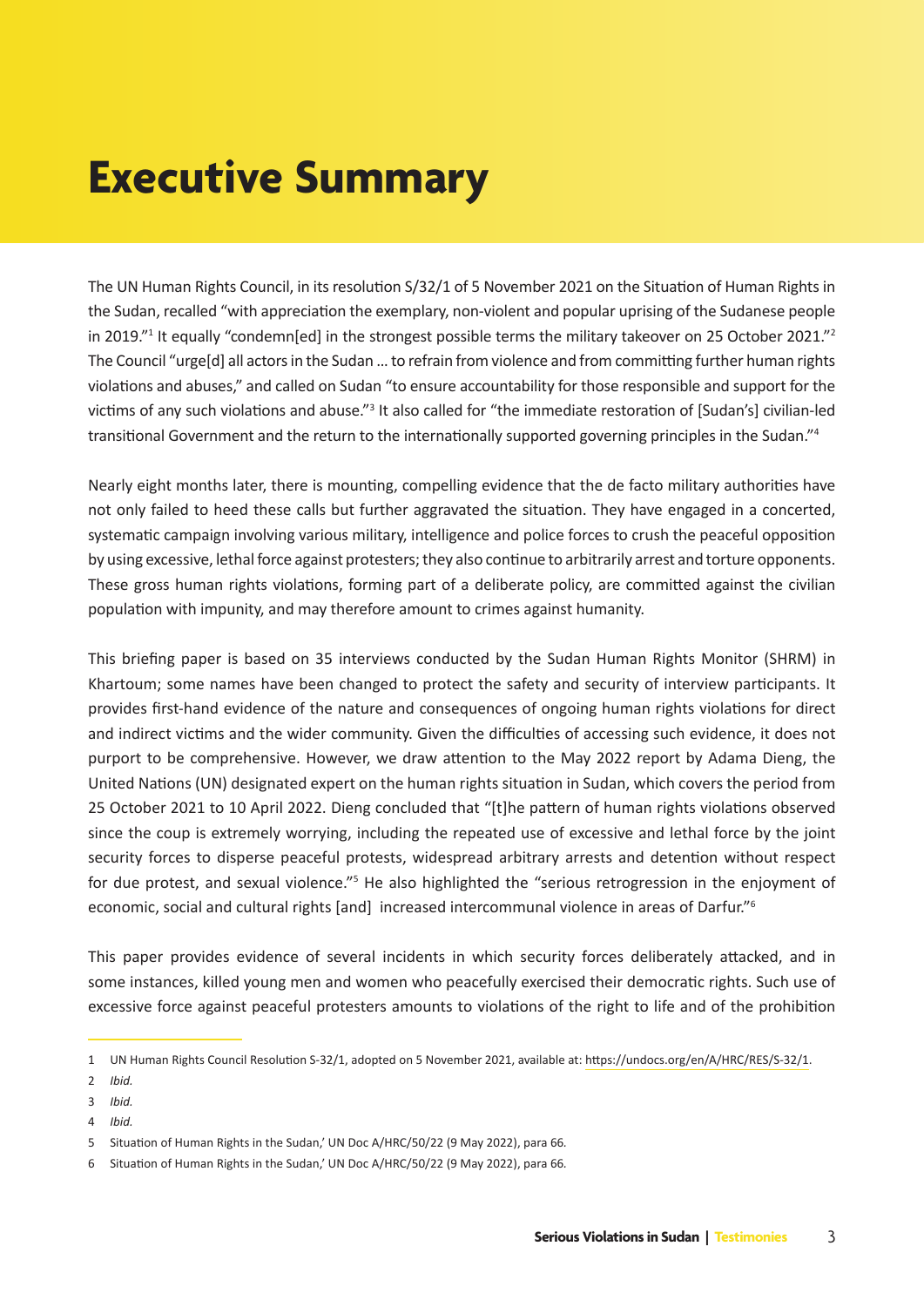of torture and other cruel, inhuman or degrading treatment. It also interferes with their right to assembly and freedom of association. The deliberate targeting of journalists covering protests constitutes a violation of the freedom of the media. The documented targeting of paramedics runs counter to fundamental medical standards, and violates the right to health.

The findings document what has become a centrally planned and systematically implemented assault on the young – most victims covered are/ were in their 20s – and the future of Sudan. It has already taken an immense physical and psychological toll on the immediate victims, their friends, families, and whole communities. Notably, some of them have lodged complaints and pursued legal remedies. However, the lack of responsiveness of the authorities, and indeed ongoing commission of serious violations, demonstrates the complete lack of justice and accountability in Sudan.

The assault on protesters is complemented by the targeted arbitrary arrests, torture and ill-treatment of activists. The testimonies presented here show how the security and intelligence services have routinely engaged in violating fundamental human rights that protect freedom, physical and mental integrity, and human dignity. Their purpose is to prevent activists from exercising their rights and to intimidate them and suppress dissent. These security and intelligence services were meant to have no more role in policing on account of their notorious record under the al-Bashir regime. Their participation and concerted activities indicate that the arbitrary arrests, torture and ill-treatment of activists are part of a systematic campaign carried out with impunity. These violations may rise to the level of crimes against humanity.

Our findings and recommendations are unequivocal. The use of excessive, lethal force against protesters and the campaign of arbitrary arrest, torture and ill-treatment must end immediately. Sudan must demonstrate its commitment to human rights protection by freeing all activists who have been arbitrarily detained. It must ensure justice and accountability by launching full impartial investigations and by providing victims with reparation, including urgently needed medical assistance and rehabilitation. The lack of respect for democracy, the rule of law and human rights shown by the coup leaders imperils the peace and security of the country. Any specific measures aimed at ensuring respect for human rights, and at securing justice and accountability must therefore be accompanied by urgent measures to facilitate the political transition to a civilian-led government.

This briefing paper is written with thanks to the Sudanese human rights defenders, survivors, and families of those killed since the coup for sharing their stories.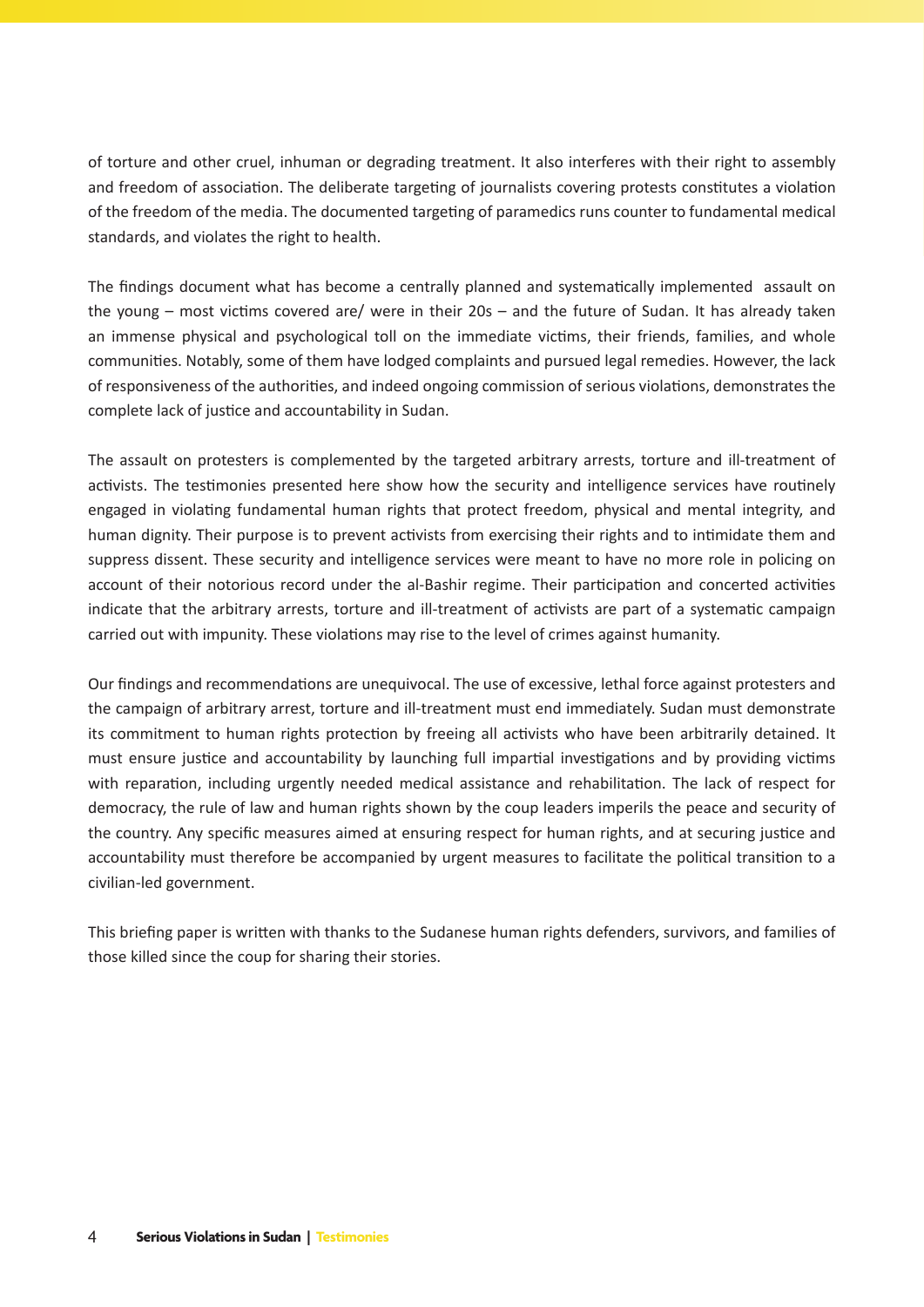## **Recommendations**

#### **We urge the members of the UN Human Rights Council and UNITAMS to:**

- Adopt a resolution upgrading the position of the Expert on Human Rights in the Sudan to a Special Rapporteur on the situation of human rights in the Sudan;
- Call on the de facto authorities to accord the mandate-holder full access to the country and relevant information;
- Ensure that all negotiations with concerned stakeholders concerning a political settlement be grounded in full respect for human rights protection, with a view towards accountability for all human rights violations that have been committed since the coup of 25 October 2021.

#### **We call on the Sudanese de facto authorities to:**

- Immediately stop the deployment of lethal force against peaceful protesters and issue public directives to crowd control police and other forces regarding use of force and firearms in accordance with international standards;
- Immediately release all those detained without charge or trial, including all those arrested and detained on account of their participation in peaceful protests;
- Ensure that all law enforcement and security forces wear identifiable uniforms consistent with their rank, unit, and specific force;
- Conduct a thorough review of police control protocols, practices, and equipment, and publish available codes of conduct specific to all security and intelligence bodies (detailing standards related to the use of force, powers to arrest and detain, engaging the public, and dealing with misconduct);
- Repeal all measures providing exceptional law enforcement powers of arrest and detention to Sudan's security and intelligence services. In this context, urgently initiate a comprehensive security sector reform process to ensure that the security and intelligence services operate in a manner consistent with international standards;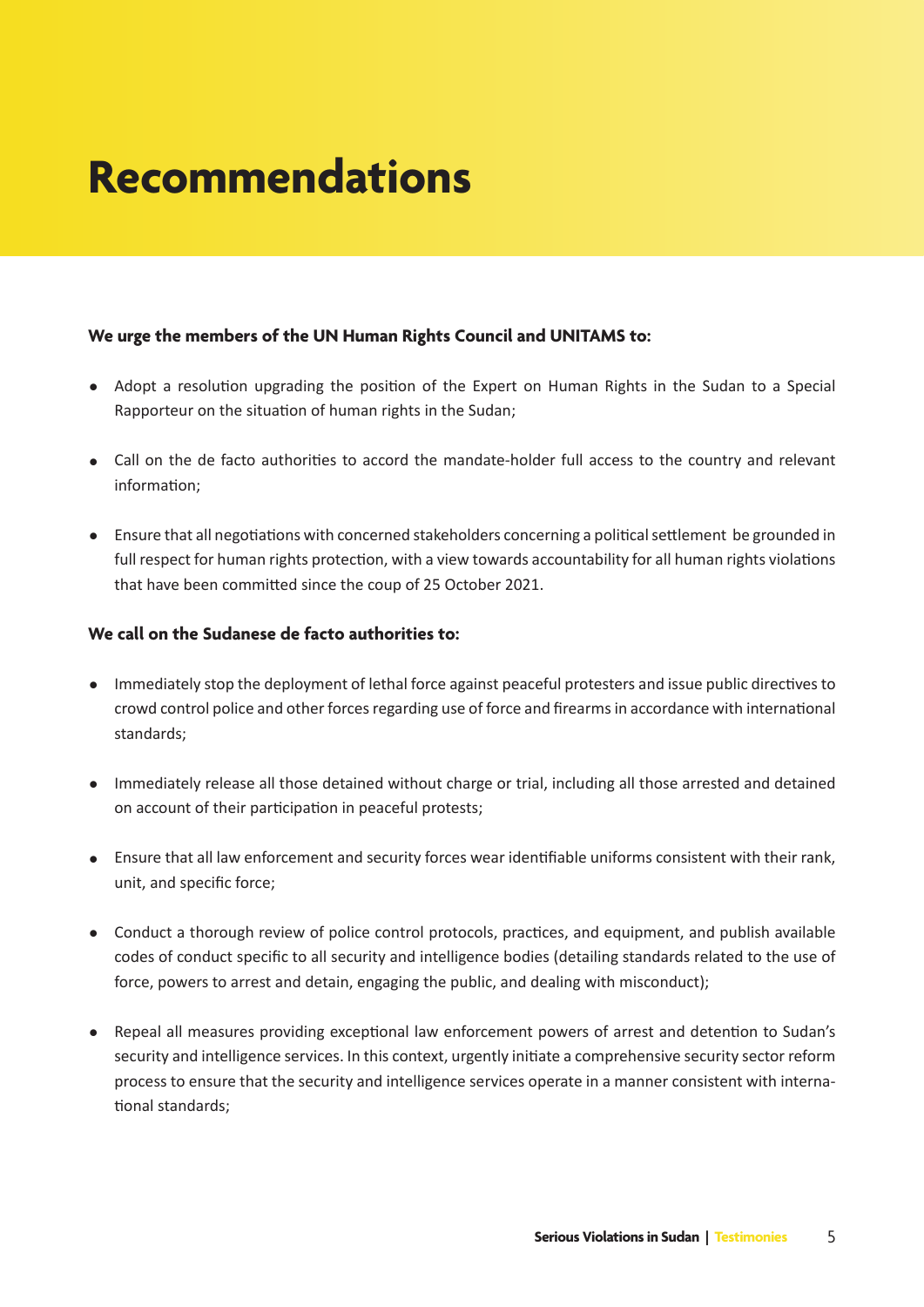- Expedite trial proceedings of those referred to trial, with full respect to international fair trial standards. Any evidence or confessions extracted under torture must be dismissed (i.e., excluded by concerned judges);
- Undertake a prompt, independent, and effective independent investigation into all human rights violations, particularly the use of lethal force which led to the death of over 100 protesters and injury of thousands;
- Promptly investigate all allegations of torture and ill-treatment in accordance with the standards set out in the Istanbul Protocol (Manual on Effective Investigation and Documentation of Torture and Other Cruel, Inhuman or Degrading Treatment or Punishment) and bring perpetrators to justice;
- Provide adequate, effective and prompt reparation for victims of serious human rights violations since the 25 October 2021 military coup;
- Publicly commit to protection of human rights, particularly the right to exercise freedoms of association, expression, and assembly.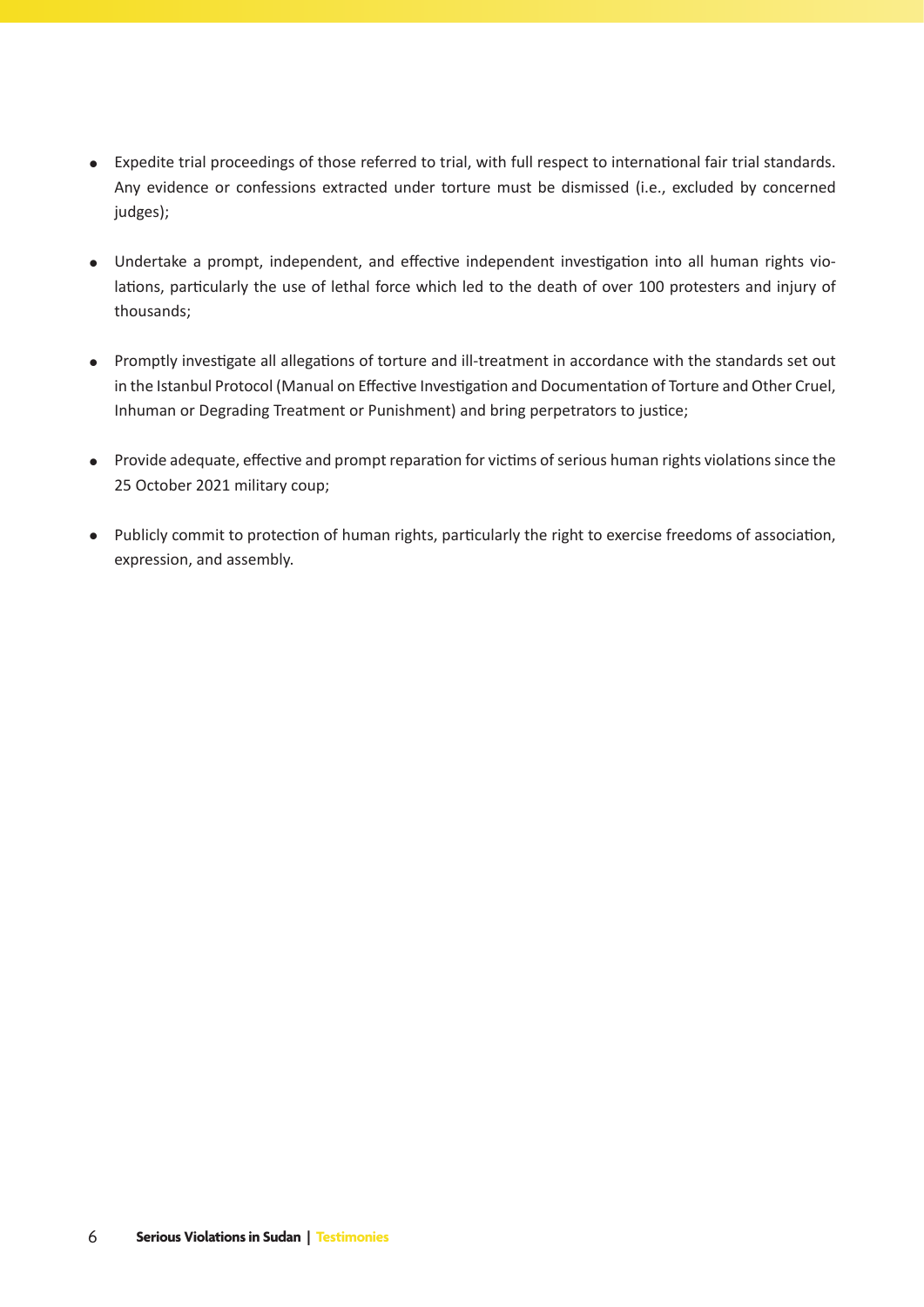## **Use of excessive force against protestors**

Since 25 October 2021, Sudanese security forces have routinely used excessive and lethal force to suppress peaceful protestors. At least 101 protestors have been killed as of 7 June 2022.7 Insider sources within Sudan's military and security services have confirmed to REDRESS that the violent response to protests forms part of a systematic, centralised policy developed at the highest levels of Sudan's military and security apparatus; in particular, these sources have confirmed that a special operational body was set up by the military component of the Sovereign Council members just before the coup.<sup>8</sup> This special body was tasked with suppressing prodemocracy protests including by targeting specific people for arrest and implementing violent tactics during protests with the aim to further their political agenda.

The use of excessive and lethal force against peaceful protestors runs contrary to Sudan's international legal obligations, including the obligation to protect the right to life. The use of force that is not necessary and proportionate under international law may also amount to a violation of the prohibition of torture and illtreatment.

### **The use of excessive force under international law**

Since the military coup, Sudanese security forces have used excessive force, including lethal force, a measure which is only permissible as a last resort under international law, and not against peaceful protestors, as has been the case in Sudan. As a result, an estimated 4,500 – 5,000 protestors have been injured<sup>9</sup> and 101 killed by Sudanese security forces.10 Some of these injuries caused permanent disabilities, which will seriously impact the survivors' future wellbeing.

Sudan is a party to several international treaties which recognise the right to life and prohibit the use of excessive, including lethal force, against protestors. These include the International Covenant on Civil and Political Rights (ICCPR) and the African Charter on Human and Peoples' Rights, both of which Sudan ratified in 1986.<sup>11</sup> The ICCPR affirms that "[e]very human being has the inherent right to life" and that "[n]o one shall be arbitrarily deprived of his life."12 As such, the right to life is recognized as a non-derogable right and must be protected

<sup>7</sup> Central Committee Of Sudan Doctors, Twitter, 7 June 2022, available at: [https://twitter.com/SD\\_DOCTORS/status/153423104825043763](https://twitter.com/SD_DOCTORS/status/1534231048250437633?s=20&t=rtwlcyilKuRCs3rD80aM-A) [3?s=20&t=rtwlcyilKuRCs3rD80aM-A](https://twitter.com/SD_DOCTORS/status/1534231048250437633?s=20&t=rtwlcyilKuRCs3rD80aM-A)[.](https://twitter.com/SD_DOCTORS/status/1533897108322918404?s=20&t=EdfysG_A_XKoHw3i6hyM0Q.)

<sup>8</sup> Additional information available on request to REDRESS.

<sup>9</sup> Facebook, Hadhreen, 4 June 2022, available at: [https://www.facebook.com/Hadhreen/posts/1138252893403471.](https://www.facebook.com/Hadhreen/posts/1138252893403471)

<sup>10</sup> Central Committee Of Sudan Doctors, Twitter, 7 June 2022, available at: [https://twitter.com/SD\\_DOCTORS/status/153423104825043763](https://twitter.com/SD_DOCTORS/status/1534231048250437633?s=20&t=rtwlcyilKuRCs3rD80aM-A) [3?s=20&t=rtwlcyilKuRCs3rD80aM-A.](https://twitter.com/SD_DOCTORS/status/1534231048250437633?s=20&t=rtwlcyilKuRCs3rD80aM-A)

<sup>11</sup> International Covenant on Civil and Political Rights, 19 December 1966, art. 6; African Charter on Human and Peoples' Rights, 27 June 1981, art. 4.

<sup>12</sup> International Covenant on Civil and Political Rights, 19 December 1966, art. 6.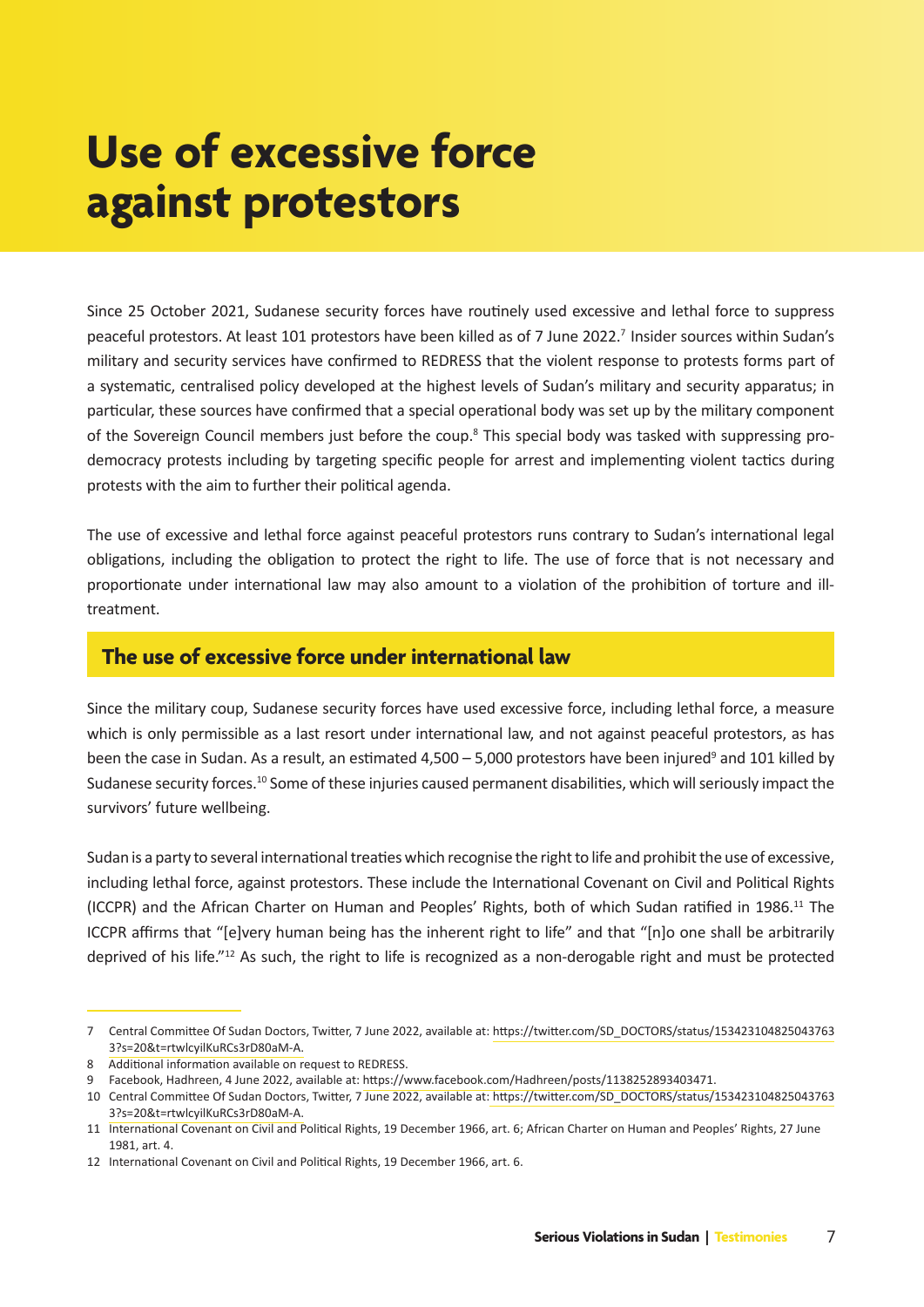even under a state of emergency.<sup>13</sup> Further, "[t]he deprivation of life of individuals through acts or omissions that violate" other provisions within the ICCPR are arbitrary in nature. For this reason, the use of force which results in the death of protestors peacefully exercising their right of freedom of assembly is arbitrary in nature.

The use of excessive force against protestors may also constitute a violation of the right to be free from torture and other forms of ill-treatment. As the UN Special Rapporteur on Torture has stated, "[a]ny unnecessary, excessive or otherwise arbitrary use of force by law enforcement officials<sup>14</sup> is incompatible with the absolute prohibition of cruel, inhuman or degrading treatment."15 The Special Rapporteur on Torture has further noted that some weapons inherently involve "a high risk of torture and other cruel, inhuman or degrading treatment or punishment."16 These weapons may include "fully automatic weapons and high-caliber and high-energy expanding bullets," and "less lethal weapons, such as certain types of kinetic impact projectiles, electrical discharge weapons, chemical irritants, water cannons and disorientation devices."17

The use of such weapons in Sudan is also contrary to the UN Basic Principles on the Use of Force and Firearms by Law Enforcement Officials (1990)<sup>18</sup> and the UN's Guidance on Less-Lethal Weapons in Law Enforcement of 2020.<sup>19</sup> In particular, the Basic Principles provide that "law enforcement officials shall not use firearms against persons except in self-defence or defence of others against the imminent threat of death or serious injury [. . .]" and that "intentional lethal use of firearms may only be made when strictly unavoidable in order to protect life."20

International standards further provide that law enforcement officials shall "apply non-violent means" unless "when strictly necessary and to the extent required for the performance of their duty."<sup>21</sup> Similarly, the UN Guidance states that that during assemblies (including protests), the use of firearms is always unlawful;

<sup>13</sup> International Covenant on Civil and Political Rights. Adopted by the General Assembly of the United Nations on 19 December 1966, art. 4. The right to life has also been recognized as a rule of customary international law and a norm of jus cogens. Jus cogens norms are peremptory norms in international law, which are recognized by the international community as a whole and to which no derogation is permitted. Jus cogens norms override any rule incompatible with it. Report of the Special Rapporteur on extrajudicial, summary or arbitrary executions, "Promotion and protection of all human rights, civil, political, economic, social and cultural rights, including the right to development," A/HRC/26/36 (1 April 2014).

<sup>14</sup> The UN Special Rapporteur on torture noted that the terms "State agent" and "law enforcement official" will be used interchangeably to denote any person exercising, de jure or de facto, public authority on behalf of the State, whether of military or civilian status and whether appointed, elected, employed or contracted, including private security personnel." Report of the Special Rapporteur on torture and other cruel, inhuman or degrading treatment or punishment, "Extra-custodial use of force and the prohibition of torture and other cruel, inhuman or degrading treatment or punishment," A/72/178 (20 July 2017).

<sup>15</sup> UN OHCHR, "Arbitrary police violence can amount to torture, even in public spaces, UN expert warns," 13 October 2017, available at: <https://www.ohchr.org/en/NewsEvents/Pages/DisplayNews.aspx?NewsID=22235&LangID=E.>

<sup>16</sup> Report of the Special Rapporteur on torture and other cruel, inhuman or degrading treatment or punishment, "Extra-custodial use of force and the prohibition of torture and other cruel, inhuman or degrading treatment or punishment," A/72/178 (20 July 2017), paras. 152 – 157.

<sup>17</sup> *Ibid.*

<sup>18</sup> OHCHR, Basic Principles on the Use of Force and Firearms by Law Enforcement Officials, 7 September 1990. See also United Nations General Assembly Code of Conduct for Law Enforcement Officials, UN GA Res 34/169 (17 December 1979), available at: [https://www.](https://www.ohchr.org/sites/default/files/codeofconduct.pdf) [ohchr.org/sites/default/files/codeofconduct.pdf.](https://www.ohchr.org/sites/default/files/codeofconduct.pdf) 

<sup>19</sup> OHCHR, Guidance on Less-Lethal Weapons in Law Enforcement, September 2020.

<sup>20</sup> OHCHR, Basic Principles on the Use of Force and Firearms by Law Enforcement Officials, 7 September 1990. See also Report of the Special Rapporteur on extrajudicial, summary or arbitrary executions, Christof Heyns, UN Doc A/HRC/17/28 (23 May 2011).

<sup>21</sup> *Ibid.*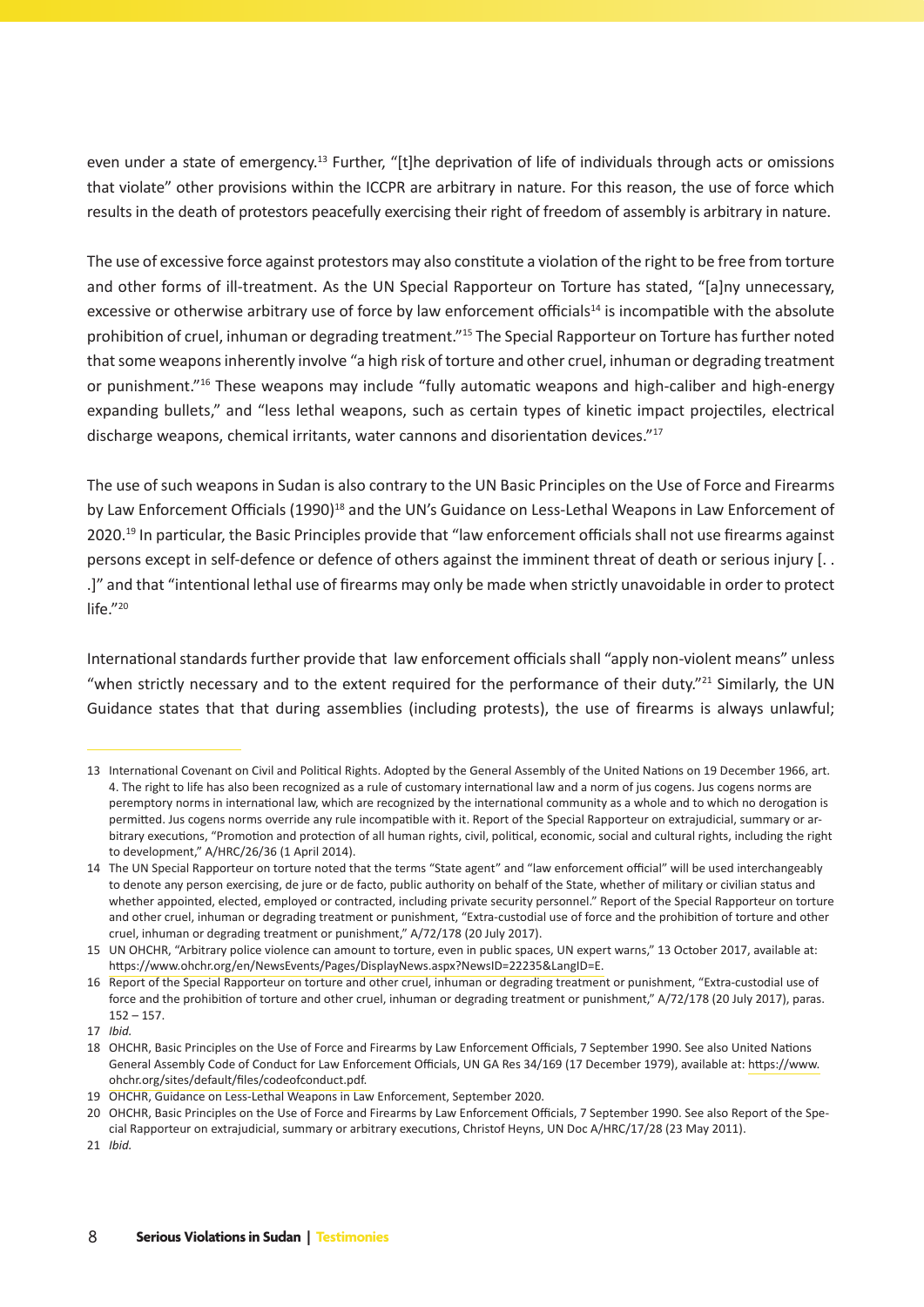where some force is needed, "only less-lethal weapons may be used" against violent participants and only "as a measure of last resort."<sup>22</sup> The UN Guidance further acknowledges that the use of unnecessary or excessive use of force can amount to "torture or ill-treatment."23

### **The use of excessive force under international law**

Contrary to the international standards set out above, Sudan's laws provide the police and security services with broad powers to use force.<sup>24</sup>

The Criminal Procedure Act 1991 only limits the use of force to the extent it does not "warrant intentional causing of death," setting limits—at least on paper— on a shoot-to-kill policy.25 However, in contrast to international law, domestic provisions on the use of force include a broad interpretation of the principle of necessity which permits the use of force on grounds including breach of public peace, and Sudan's laws fail to explicitly acknowledge the principle of proportionality.26 As a result, the threshold for the use of force under Sudanese law is considerably lower than required by international standards; a failure to codify safeguards in law, regulatory overlap, and expansive immunities for security forces all contribute to the arbitrary and excessive use of force during protests.

### **The use of force against protestors since 25 October 2021**

Since the military coup, despite international and Sudanese legal provisions prohibiting the use of excessive and lethal force, Sudanese "joint" security forces have systematically deployed a range of weapons against unarmed protestors, including chemical irritants such as "skunk water" and tear gas, as well as automatic weapons, antiaircraft weapons and armour-piercing bullets. These weapons have been deployed at close range, causing hundreds of severe injuries, including amputations, blindness, respiratory illness, and death.<sup>27</sup> Such acts, which were carried out by government authorities,<sup>28</sup> appear to have been intended to inflict severe pain and suffering for the purposes of intimidation, coercion and punishment and constitute serious violations of the right not to

<sup>22</sup> OHCHR, Guidance on Less-Lethal Weapons in Law Enforcement, September 2020, para. 6.3.4.

<sup>23</sup> *Ibid.*, para. 2.9.

<sup>24</sup> In theory, under article 125 of the Criminal Procedure Act 1991, Sudanese officers are obligated to use the "least necessary force" where an assembly fails to disperse. Pursuant to article 129(a), the "officer in charge" has the discretion to use appropriate force and allow police forces the use of firearms "in the absence of the Prosecution Attorney or the Judge" and "for the purpose of arresting offenders, or preventing the occurrence of any offence." Ibid., art 129(a). Similarly, the SAF may also use military force if deemed necessary for the dispersal of a protest, under article 6(2) of the People's Armed Forces Act of 2007. See People's Armed Forces Act of 2007, art. 6(2), available at: [https://redress.org/wp-content/uploads/2021/09/2007-Peoples-Armed-Forces-Act-English.pdf;](https://redress.org/wp-content/uploads/2021/09/2007-Peoples-Armed-Forces-Act-English.pdf) Criminal Procedure Act of 1991, art. 125, available at: [https://redress.org/wp-content/uploads/2021/09/1991-National-Criminal-Procedure-Act-En](https://redress.org/wp-content/uploads/2021/09/1991-National-Criminal-Procedure-Act-English.pdf)[glish.pdf.](https://redress.org/wp-content/uploads/2021/09/1991-National-Criminal-Procedure-Act-English.pdf) Under the transitional government, the intelligence services' authority to exercise powers "of the policemen as provided for in the Police Forces Act and the Criminal Procedures Act" was formally repealed. However, in practice GIS forces continue to use force during protests.

<sup>25</sup> Criminal Procedure Act of 1991, art 125(4), available at: [https://redress.org/wp-content/uploads/2021/09/1991-National-Criminal-Pro](https://redress.org/wp-content/uploads/2021/09/1991-National-Criminal-Procedure-Act-English.pdf)[cedure-Act-English.pdf.](https://redress.org/wp-content/uploads/2021/09/1991-National-Criminal-Procedure-Act-English.pdf)

<sup>26</sup> REDRESS, "Human Rights Concerns and Barriers to Justice in Sudan: National, Regional and International Perspectives: A compilation of Sudan Law Reform Advocacy Briefings," February 2014, available at: [https://www.refworld.org/pdfid/5331852e4.pdf,](https://www.refworld.org/pdfid/5331852e4.pdf) p. 25.

<sup>27</sup> *See, for e.g.*, Report of the United Nations High Commissioner for Human Rights, "Situation of human rights in the Sudan," 9 May 2022, UN Doc A/HRC/50/22), paras. 20 – 25.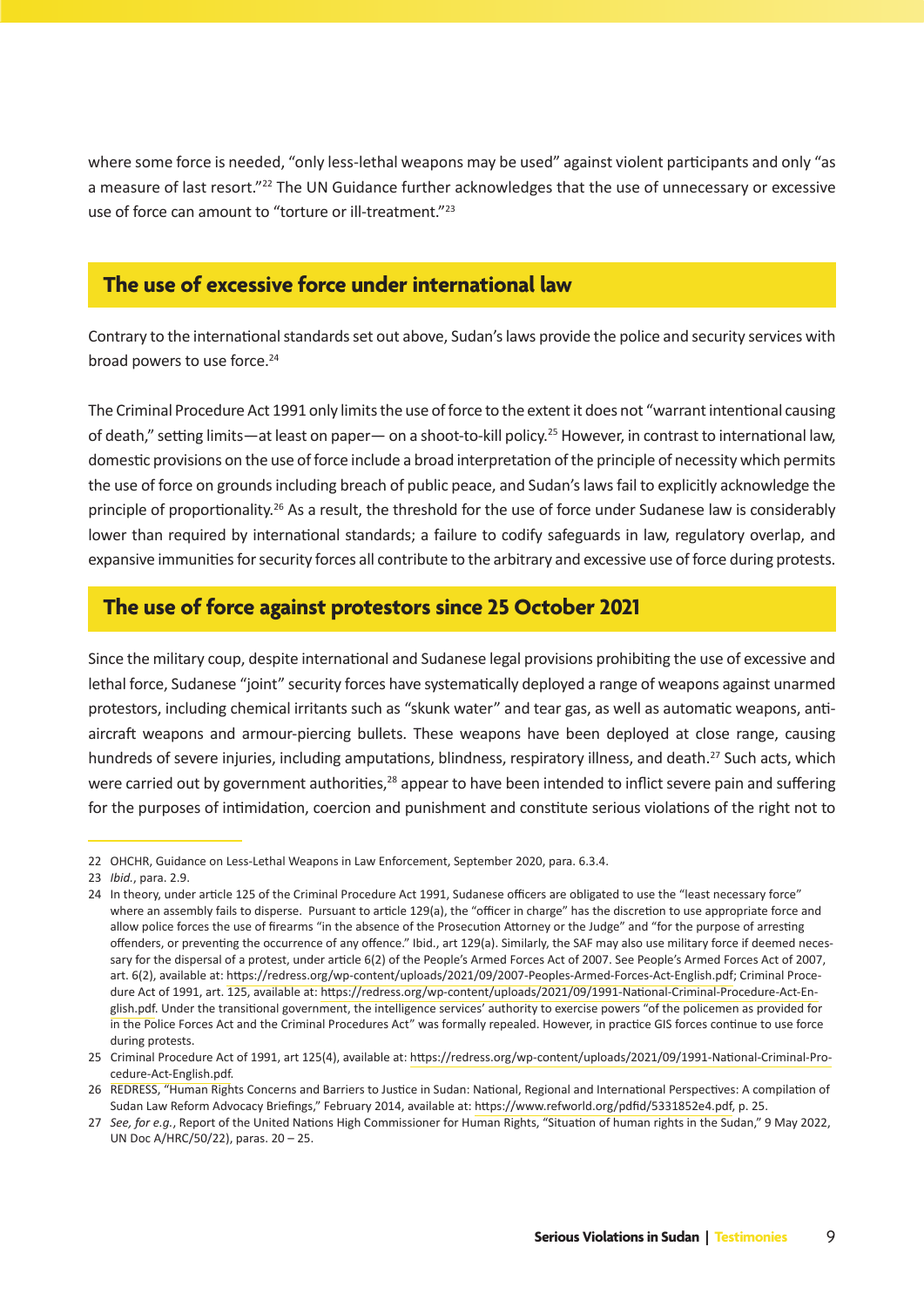be subject to torture or cruel, inhuman or degrading treatment or punishment as defined by the UNCAT.<sup>29</sup>

SHRM interviewed a number of those who sustained injuries since the 25 October military coup. Protestors have been killed or injured as a result of gunshots or tear gas, with intention of preventing and deterring further demonstrations.30 As the following testimonies demonstrate, Sudanese forces have systematically resorted to the use of lethal force against protestors, in breach of international law and their responsibility to comply with the principles of legality, precaution, necessity, proportionality and non-discrimination.<sup>31</sup>

### **Resistance to the coup**

Sarah, a woman in her mid-twenties, woke up in the early morning hours on the first day of the coup (25 October 2021). She was overwhelmed by the feeling there was something wrong. The last messages she had received on 24 October reported credible news about a military coup. She noticed she had no access to the internet, and no phone services. That morning she went to the main road in Khartoum North [Bahri]-Al Haj Yousif district. She joined a peaceful crowd that started assembling and chanting revolutionary slogans. They crossed the bridge to Khartoum. They walked to the army headquarters and arrived at 10 am. Sarah walked over 10 kilometers, but she still led the chant. She stood one meter away from rows of armed men from the security forces.

Sarah told SHRM, "I didn't care about anything but chanting and expressing my disapproval of the coup. Suddenly I heard the sound of guns cocked [charged] prepared for shooting. I could not distinguish anything after that except for the sound of live ammunition and the smell of tear gas. The security forces attacked us, beating us with whips and sticks, and the protesters scattered, fleeing from the beatings and brutal attack."<sup>32</sup>

Amid the chaos, Sarah fell to the ground. She could only hear footsteps over her head. She was unable to move or even call for help. She was between consciousness and unconsciousness. She was injured on her leg, knees, and feet. Some protestors rescued her and took her to a nearby hospital, where she received medical treatment. "I went home, I have arrived around eight in the evening, and burst into tears. I felt crushed and overwhelmed by the feeling of injustice." Sarah stayed at home, recovering from her injuries, and was unable to walk for three weeks.

<sup>28</sup> SAF soldiers, the police, RSF, and Central Reserve Police (a militarised police unit also known as "Abu Tira") have figured prominently in the violent crackdown on protests. *See, for e.g.*, Human Rights Watch, "Sudanese Forces Should Stop Abuses Against Protestors," 29 October 2021, available at: [https://www.hrw.org/news/2021/10/29/sudanese-forces-should-stop-abuses-against-protesters.](https://www.hrw.org/news/2021/10/29/sudanese-forces-should-stop-abuses-against-protesters)

<sup>29</sup> According to Art 1 of the Convention Against Torture and Other Cruel, Inhuman and Degrading Treatment or Punishment, G.A. Res. 39/46, UN Doc 39/46 (10 Dec. 1984) ("[t]he term "torture" means any act by which severe pain or suffering, whether physical or mental, is intentionally inflicted on a person for such purposes as obtaining from him or a third person information or a confession, punishing him for an act he or a third person has committed or is suspected of having committed, or intimidating or coercing him or a third person, or for any reason based on discrimination of any kind, when such pain or suffering is inflicted by or at the instigation of or with the consent or acquiescence of a public official or other person acting in an official capacity").

<sup>30</sup> Interview with Abeer by SHRM on 16 May 2022.

<sup>31</sup> OHCHR, Guidance on Less-Lethal Weapons in Law Enforcement, September 2020, para 2.3.

<sup>32</sup> Interviewed by SHRM on 14 May 2022.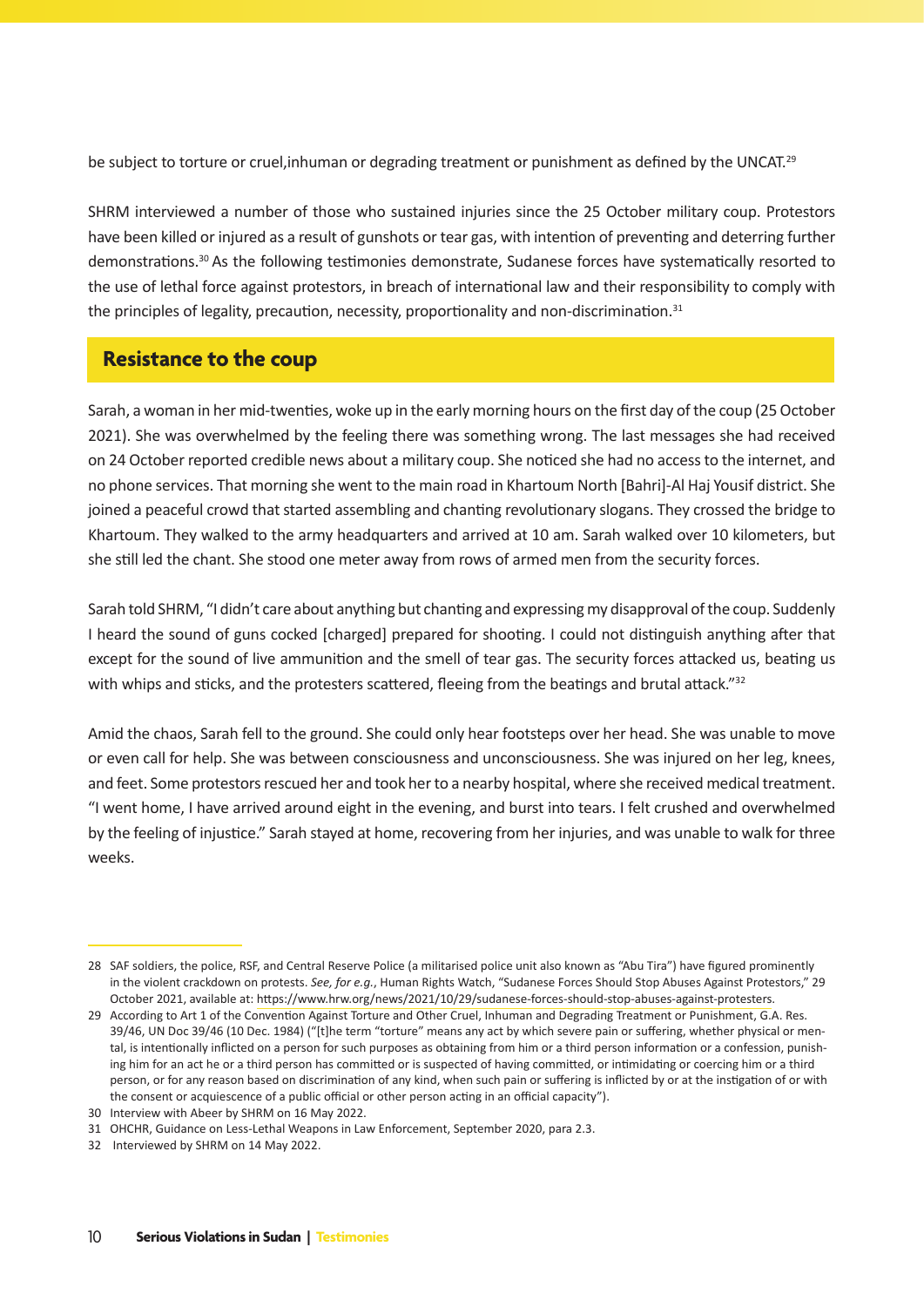### **Attacking paramedics**

Abeer Dirar, a 29-year-old medical doctor, participated from the beginning of the revolution in December 2018 in the protests against the government of Omar al-Bashir. After the October 2021 coup, she attended the anticoup protests every week to help treat protesters who were injured during protests. She has been involved in providing numerous protestors with medical treatment, especially women, and she often follows up on their needs directly to hospitals. Sometimes she and her colleagues returned home after 1 am, after ensuring that everyone received the needed medical attention.

Abeer told SHRM, "I perform paramedic work on injured protesters under challenging conditions – gunfire, tear gas, and violence. I was at the clinic unit at Sherwani Mosque area, with other doctors and paramedics, on 13 January. I was carrying a medical bag. Around 2 pm, I was taking photos using my phone at the railway station on the frontlines facing police officers about 10 meters away. One anti-riot police officer saw me taking pictures, and he shot me with teargas on my right arm. I screamed, and it burned my arm. I was taken for treatment; then they took me to the hospital. I remained at home for two weeks recovering from my injury."<sup>33</sup>

#### **New brutal tactics**

On 5 May 2022, the Central Committee of Sudan Doctors (CCSD) announced that 23-year-old Mujtaba Abdel Salam Osman was killed by security agents who used a vehicle to run over protesters.<sup>34</sup> On this single day, 73 injuries were reported, including 30 injuries from tear gas canisters and 11 individuals injured after being run over by a vehicle belonging to the police.<sup>35</sup> In a statement, the police stated on 6 May that they would establish "a fair and transparent investigation" into the death of Mujtaba Abdel Salam, and condemned the reckless driving into demonstrators.36 As indicated above, Sudanese police operate under broad immunities which bar prosecutions for serious crimes. Provisions in the Police Act 2008 allow these immunities to be waived by the Minister of Interior (or "whoever authorises") but in practice authorities do not waive them, making the prospect of a "fair and transparent investigation" leading to accountability for violations unlikely. In this case, there has been no additional news about an open investigation or its outcomes, including the identification of individual perpetrators.

Among those injured was Fatah, an 18-year-old carpenter from the May district in South Khartoum (sometimes called the Southern Belt area, also referred to in the past as the Green Belt area). Fatah participated in the peaceful protests, telling SHRM, "[w]e started from Bashadar station, three kilometers south of central Khartoum, and there was an attack from the police at that location; they tried to disperse the gathering. They fired a considerable amount of tear gas, but we managed to move from Bashdar, heading towards the palace

<sup>33</sup> Interview with Abeer by SHRM on 16 May 2022.

<sup>34</sup> Central Committee of Sudan Doctors, "Field report," 5 May 2022, available at: [https://www.theccsd.org/post/-5-817.](https://www.theccsd.org/post/-5-817)

<sup>35</sup> *Ibid.*

<sup>36</sup> Khartoum State Police, Facebook, 6 May 2022, available at: [https://web.facebook.com/kspolice/.](https://web.facebook.com/kspolice/)

<sup>37</sup> Interview with Fatah by SHRM on 9 May 2022.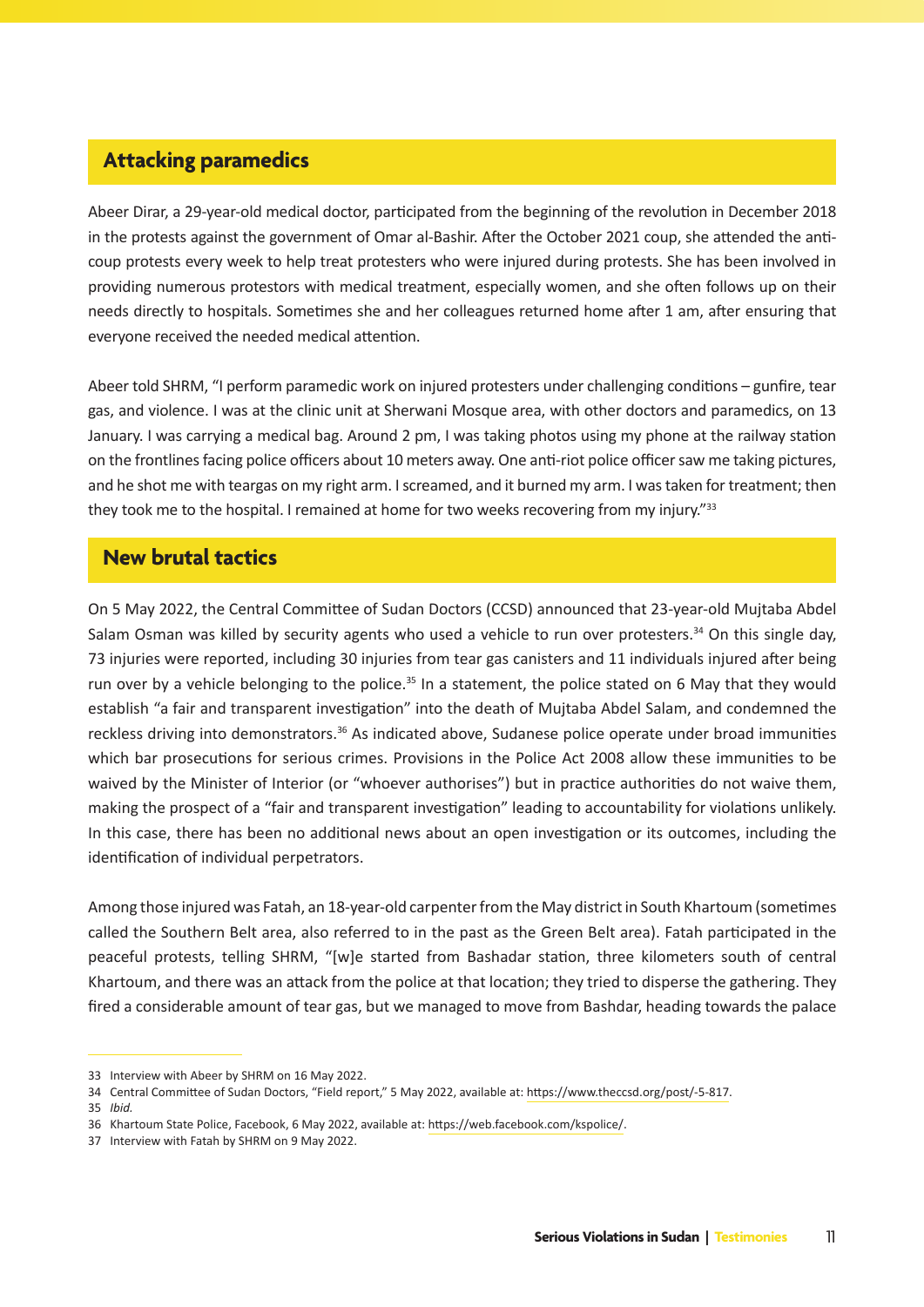at 1 pm. We are seven to eight thousand protestors of different ages; even the elderly were present."<sup>37</sup>

The protestors reached the Sherwani Mosque area (less than 1500 meters from the Presidential Palace), where they encountered a joint security force consisting of the riot police, the Central Reserve Police (CRP, sometimes referred to as Abu Tira),<sup>38</sup> and General Intelligence Service (GIS) agents in plainclothes.

Fatah continued, "[t]hey obstructed our route and began to attack us by firing tear gas, sound bombs, and rubber bullets. They also used police dogs to threaten us. We tried to [react to] them by throwing stones." Fatah and other protestors remained in the area for three hours; at around 5 pm, the protestors decided to withdraw from the Sherwani Mosque area. During the protesters' withdrawal, the police used their vehicles to chase them and run over protestors. Fatah was on the east side near Sherwani Mosque when a police car hit him.

"I passed out, and I didn't feel a thing. I woke up only in the hospital… I couldn't move any part of my body except my hands. After a while, I could move the upper part of my body, but I could not move the lower part. I was injured around 4:30 pm when I woke up it was 9:00 pm, the injury was in the pelvis, but there is no fracture, only bruises all over my body."

Fatah could not move or stand on his feet for two days and still feels severely numb on his legs. He cannot move normally unless he leans on crutches or someone. This was not the first time Fatah sustained injuries during a protest; he has been injured eight or nine times since 25 October 2021, including after being struck with sound grenades, tear gas, and rubber bullets. Despite his suffering, Fatah insists on participating in upcoming demonstrations against the acting authorities.

Fatah intends to file a legal case against the police officer who struck him with the car, on the basis of information he has about the specific police unit responsible; he told SHRM, "I would file a complaint against him and demand my right and that the law would take its course."<sup>39</sup> He has not yet taken legal action.

### **Causing permanent disability**

Gasim, an engineer in his early 30s, was severely injured on 17 November 2021 while participating in a peaceful protest. His injuries have significantly affected his ability to work and walk. He told SHRM, "On 17 November 2021, we gathered at Wad Al Bashir [in Omdurman] and started marching along Al Arada street. The police began to attack us before reaching Al-Tigany Al-Mahy Mental Health Hospital. The forces at that location consisted of the anti-riot police and the Central Reserve Police. The police used live ammunition; I saw three soldiers wearing the police blue camouflage uniform about 80 meters from us. They were shooting at us with live ammunition. In the first quarter of an hour, two people were killed by bullets in the head and

<sup>38</sup> REDRESS, "Sudan: Central Reserve Police," March 2022, available at: [https://redress.org/wp-content/uploads/2022/03/Briefing-Cen](https://redress.org/wp-content/uploads/2022/03/Briefing-Central-Reserve-Police.pdf)[tral-Reserve-Police.pdf.](https://redress.org/wp-content/uploads/2022/03/Briefing-Central-Reserve-Police.pdf)

<sup>39</sup> Interview with Fatah by SHRM on 9 May 2022.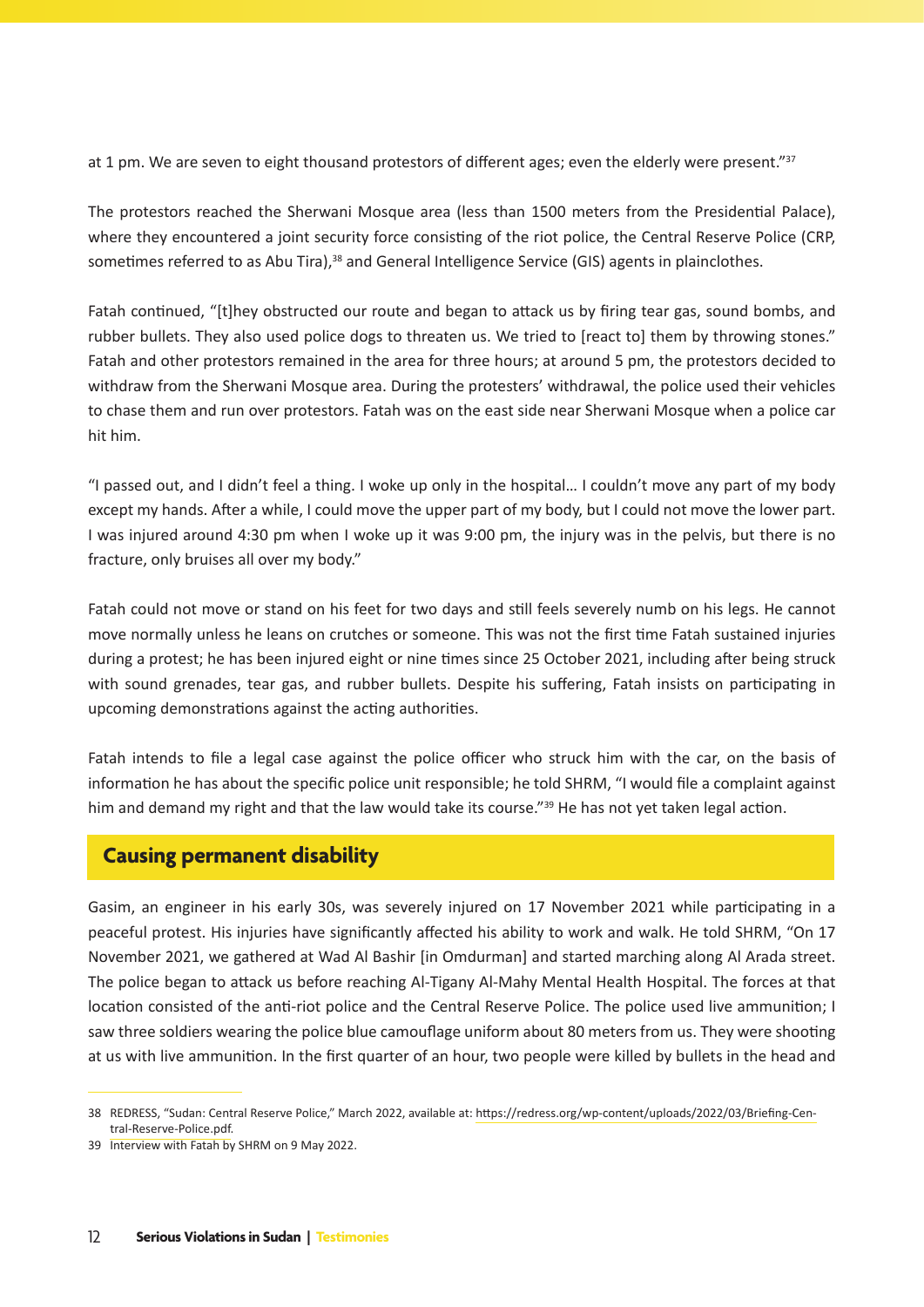five injured. I ran towards the side road off Arada street into Al Abasaia district. These soldiers shot at me while I was running into a side road. The bullet hit my upper right thigh. The bullet damaged my bones. After my injury, other protesters took me to Waad Hospital for treatment."40

Gasim's MRI report on 14 February, taken during a follow-up appointment following his injury in November, noted metallic shrapnel and fractured bones in his upper thigh.<sup>41</sup> Following his injuries, Gasim is no longer able to work as a construction engineer and has lost his income. Gasim stated that he will file a legal case against the anti-riot police and demand restitution.

### **Targeting journalists**

Ali Farsab is a 32-year-old journalist based in Khartoum. On 17 November 2021, his newspaper tasked him with covering the protests in Khartoum North (Bahri). Peaceful protestors gathered at the junction between Al Muna Street and Al Azhari Street; security forces fired live ammunition and teargas at the gathered protestors.

Ali told SHRM, "I ran to the west side of the road and lay down behind a cement block. A young man was hiding next to me, he was hit on his head, he was killed immediately, and another one behind me was shot and injured. There was a police officer about 10 meters away; he yelled 'catch him.' Then a dozen of police officers descended on me and beat me with whips, sticks, and kicked me with their boots; they are from the anti-riot police, the paramilitary Central Reserve Police and security agents in plain clothes were involved in the violence against me."42

Ali sustained injuries to his right hand and on his head. Despite his injuries, he was arrested and detained at the police station in Khartoum for three days without receiving medical attention. He was released on 20 November 2021 after the intervention of the emergency lawyers.

Ali believes that police forces subjected him to torture and ill-treatment, and denied him access to medical treatment, because of his status as a journalist. One of the police officers told him, "You don't know your interests, and you should not oppose al-Burhan [the head of the military and the Sovereign Council]. Your life isn't worth the price of a bullet."<sup>43</sup> As a result of his injuries, Ali stopped working as a journalist until the end of December 2021. He resumed his work after he recovered from his injuries in January 2022. He has not taken any legal action in response to the violations he was subjected to.

<sup>40</sup> Interview with Gasim by SHRM on 10 May 2022.

<sup>41</sup> Copy of MRI scan report on 14 February from Dokki Scan received by SHRM.

<sup>42</sup> Interview with Ali Farsab by SHRM on 12 May 2022.

<sup>43</sup> Interview with Ali Farsab by SHRM on 12 May 2022.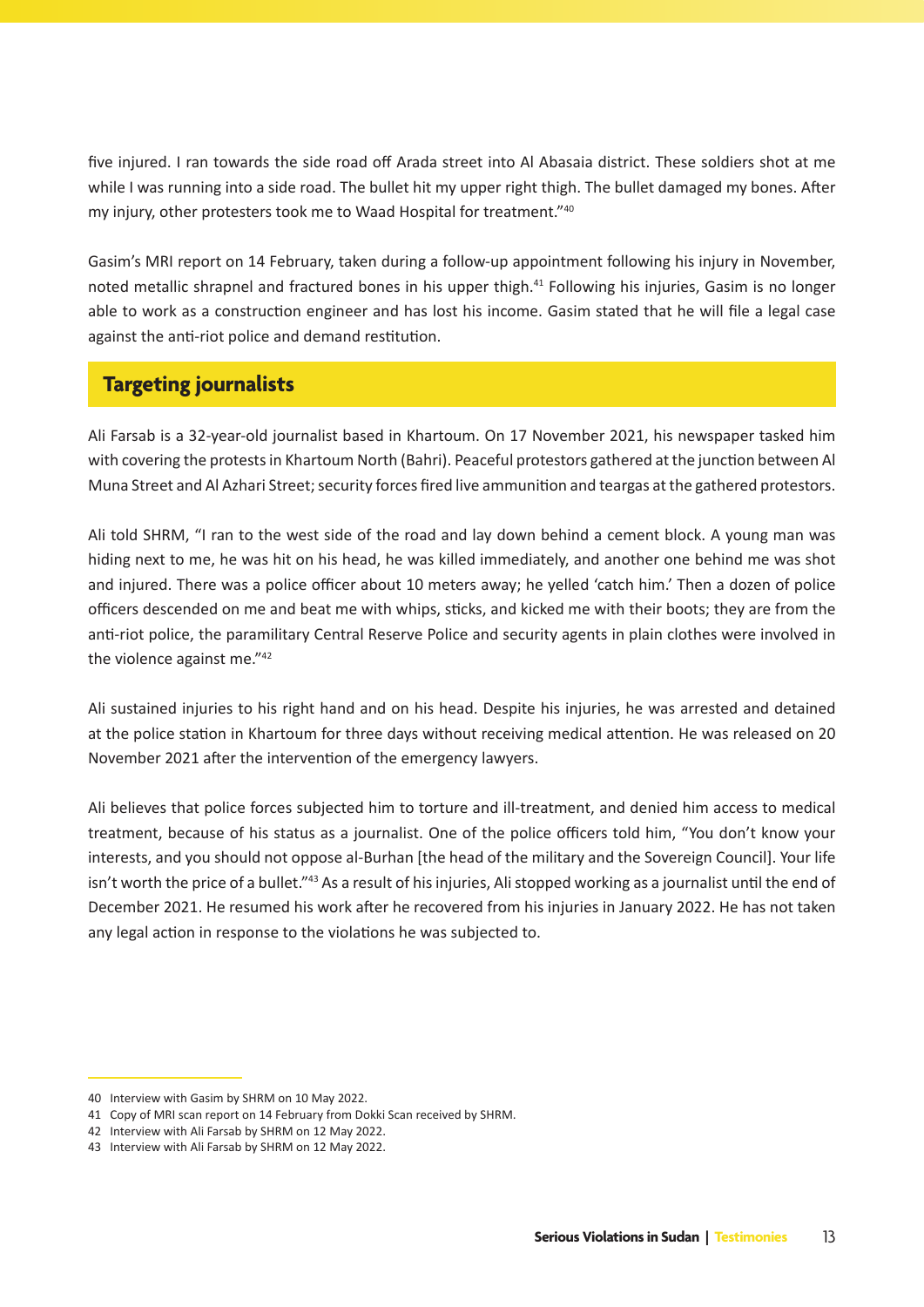# **Extrajudicial killings**

As indicated above, several international treaties to which Sudan is a party, including the ICCPR and the African Charter on Human and Peoples' Rights protect the right to life. The deaths of protestors, including those described in the following section, at the hands of Sudanese security forces likely constitute extrajudicial killings, and have been conducted on a systematic basis. As such, they may rise to the level of crimes against humanity.

### **Extrajudicial killings under international law**

Extrajudicial killings are a violation of the right to life as protected by a number of international treaties, including the ICCPR and the African Charter on Human and Peoples' Rights.<sup>44</sup> Extrajudicial killings can be defined as the deliberate killing of an individual by a State agent, or with the consent of a State agent, without a previous judgment affording all judicial guarantees (such as a fair and unbiased procedure).<sup>45</sup>

The Report of the Special Rapporteur on extrajudicial, summary or arbitrary executions in 2014 noted: "[t]he right to life is often described as a fundamental human right; a right without which all other rights would be devoid of meaning." The right is recognized in a variety of widely ratified global and regional treaties and other instruments. Article 6(1) of the ICCPR provides that "every human being has the inherent right to life [which] right shall be protected by law. No one shall be arbitrarily deprived of his life."46

In the context of protests, international standards state that "[i]n principle shooting indiscriminately into a crowd is not allowed and may only be targeted at the person or persons constituting the threat of death or serious injury."47 The failure to follow this and other applicable international standards, and killings that result from this failure, constitute an arbitrary deprivation of the right to life and may be considered extrajudicial killings.1

<sup>44</sup> *See, for e.g.*, International Covenant on Civil and Political Rights, 19 December 1966, art. 6; African Charter on Human and Peoples' Rights, 27 June 1981, art. 4.

<sup>45</sup> Under US domestic law, an extrajudicial killing is defined as "[a] deliberated killing not authorized by a previous judgment pronounced by a regularly constituted court affording all the judicial guarantees which are recognized as indispensable by civilized peoples." Torture Victim Prevention Act of 1991, Pub. L. No. 102 – 256, 106 Stat. 73 (1992). See also European Convention for the Protection of Human Rights and Fundamental Freedoms, article 2(1), stating "[n]o one shall be deprived of his life intentionally save in the execution of a sentence of a court following his conviction of a crime for which this penalty is provided by laws"; International Covenant on Civil and Political Rights, 19 December 1966, art. 6; Principles on the Effective Prevention and Investigation of Extra-legal, Arbitrary and Summary Executions, UN Economic and Social Council Res. 1989/65.

<sup>46</sup> Report of the Special Rapporteur on extrajudicial, summary or arbitrary executions, "Promotion and protection of all human rights, civil, political, economic, social and cultural rights, including the right to development," A/HRC/26/36 (1 April 2014), para. 42.

 <sup>47</sup> OHCHR, Basic Principles on the Use of Force and Firearms by Law Enforcement Officials, 7 September 1990. See also Report of the Special Rapporteur on extrajudicial, summary or arbitrary executions, Christof Heyns, UN Doc A/HRC/17/28 (23 May 2011) (noting in para. 60 that "[t]he guiding principle in respect of the lethal use of force or firearms is defence of one's own life or that of others. The only circumstances warranting the use of firearms, including during demonstrations, is the imminent threat of death or serious injury, and such use shall be subject to the requirements of necessity and proportionality").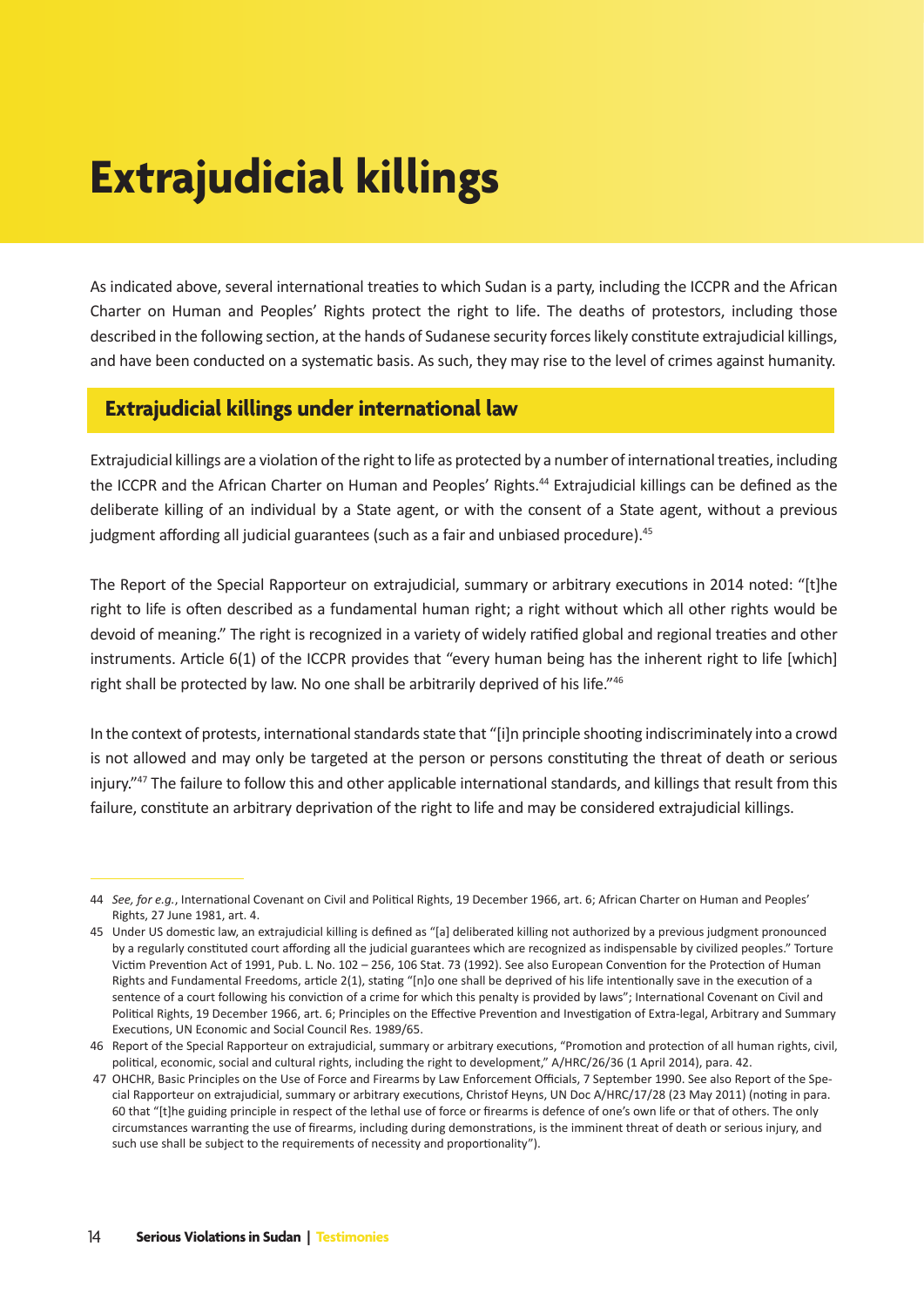Beyond the obligation to protect the right to life, States have a further duty to prevent, investigate, prosecute, and punish violations to the right to life, and provide victims with an effective remedy. The responsibility to prevent demands that States take all the necessary measures, including adopting legislation and procedures, to prevent incidents of arbitrary deprivation of life.<sup>48</sup> As for the obligation to investigate and prosecute, the State shall investigate incidents involving the unlawful deprivation of life and prosecute perpetrators where appropriate.<sup>49</sup> These include allegations of excessive use of force and use of lethal force, even when the risk of deprivation of life did not materialize.

Several other international instruments provide guidance regarding the obligation to investigate and prosecute, including the UN Manual on the Effective Prevention and Investigation of Extra-Legal, Arbitrary and Summary Executions (better known as the Minnesota Protocol). The Minnesota Protocol lays out a set of standards applicable to States' obligation to conduct effective investigations into potential "unlawful death or suspected enforced disappearance."50 It further clarifies that the duty of the State to investigate is triggered "where it knows or should have known of any potentially unlawful death, including where reasonable allegations" have been made.<sup>51</sup>

As violations since the 25 October 2021 make apparent, Sudanese law and practice are not in conformity with these international legal standards.<sup>52</sup>

### **Testimonies: extrajudicial killings since 25 October 2021**

As indicated above, security forces implicated in serious human rights violations include the regular police, the anti-riot police, CRP,<sup>53</sup> GIS, Rapid Support Forces (RSF), and the Sudanese Armed Forces (SAF). There is a long history of violations by these forces, including in the context of protests; on 3 June 2019, for example, security forces violently dispersed a sit-in outside of the army headquarters, killing at least 120 people.<sup>54</sup>

In nearly all cases,55 Sudanese authorities have failed to investigate cases of extrajudicial killings during protests

<sup>48</sup> Human Rights Committee, "General Comment No. 36: Article 6 Right to Life," 3 September 2019, para. 13.

<sup>49</sup> Report of the Special Rapporteur on extrajudicial, summary or arbitrary executions, Christof Heyns, UN Doc A/HRC/17/28 (23 May 2011) at para. 63 (finding that "[w]here "killing has occurred, the [UN Code of Conduct for Law Enforcement Officials] requires that a report be made promptly to the competent authorities in every instance in which a firearm is discharged [and] disciplinary action should be taken where applicable").

<sup>50</sup> OHCHR, "The Revised United Nations Manual on the Effective Prevention and Investigation of Extra-legal, Arbitrary and Summary Executions," 2017, available at: <https://www.ohchr.org/sites/default/files/Documents/Publications/MinnesotaProtocol.pdf>.

<sup>51</sup> Ibid., para. 15.

<sup>52</sup> *See* pgs. 7-9 of this briefing.

<sup>53</sup> REDRESS, "Sudan: Central Reserve Police," March 2022, available at: [https://redress.org/wp-content/uploads/2022/03/Briefing-Cen](https://redress.org/wp-content/uploads/2022/03/Briefing-Central-Reserve-Police.pdf)[tral-Reserve-Police.pdf.](https://redress.org/wp-content/uploads/2022/03/Briefing-Central-Reserve-Police.pdf)

<sup>54</sup> REDRESS, "Impunity in Sudan over Enforced Disappearances during the 'Khartoum Massacre' Brought before the UN," 3 June 2022, available at: [https://redress.org/news/impunity-in-sudan-over-enforced-disappearances-during-the-khartoum-massacre-brought-be](https://redress.org/news/impunity-in-sudan-over-enforced-disappearances-during-the-khartoum-massacre-brought-before-the-un/)[fore-the-un/.](https://redress.org/news/impunity-in-sudan-over-enforced-disappearances-during-the-khartoum-massacre-brought-before-the-un/)

<sup>55</sup> In 2021, the Special Court convicted a former NISS agent of premeditated murder and crimes against humanity for the murder of Hassan Mohammed Omar who was killed during a mass protest in Khartoum in 2018. This was the first conviction of its kind by the Court. Dabanga, "Former Sudan security agent sentenced to hang for student's December 2018 murder," 28 June 2021, available at: [https://](https://www.dabangasudan.org/en/all-news/article/former-sudan-security-agent-to-hang-for-student-s-december-2018-shooting) [www.dabangasudan.org/en/all-news/article/former-sudan-security-agent-to-hang-for-student-s-december-2018-shooting.](https://www.dabangasudan.org/en/all-news/article/former-sudan-security-agent-to-hang-for-student-s-december-2018-shooting)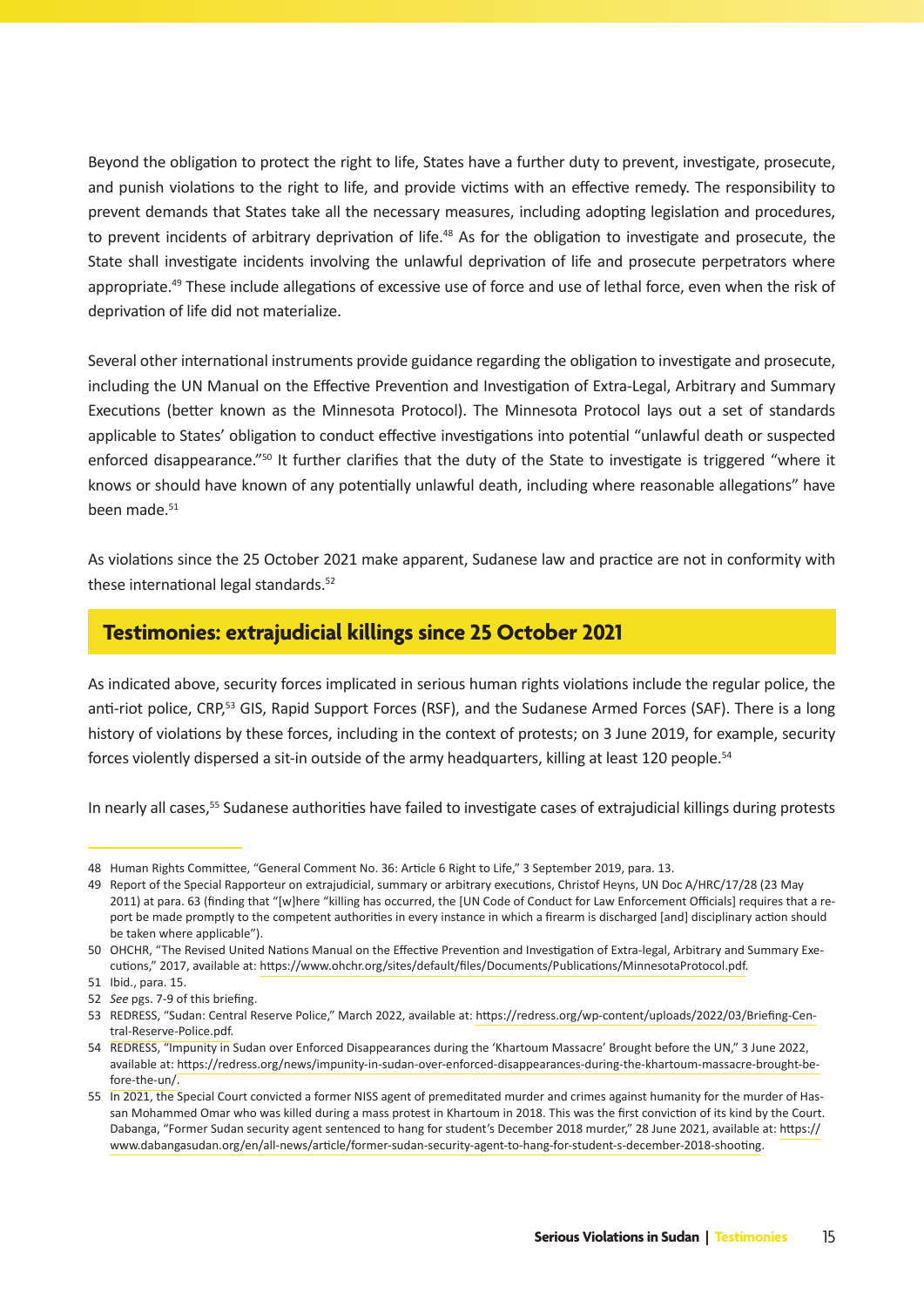or bring the perpetrators to justice.56 This failure to investigate and punish the perpetrators constitutes a violation of Sudan's domestic and international obligations.1

The following testimonies, drawn from interviews conducted by SHRM in Khartoum, illustrate the pattern of extrajudicial killings and the failure of Sudanese authorities to take immediate investigative action.

### **Ahmed Al-Amin Kanuna**

Saad witnessed the killing of 28-year-old Ahmed Al-Amin Kanuna on 30 December 2021 afternoon. Saad joined an anti-coup protest in Omdurman during that day, told SHRM, "[w]e were running away from soldiers belonging to [the] Sudan Armed Forces near the Youth Palace in Omdurman. Suddenly I heard a huge bang, and when I looked around, I saw someone near me falling down with his skull shattered, and his brain scattered on the ground. I saw a bullet [Doshka bullet] hole in his head. I was shell-shocked. Since that day, I have had hallucinations from that honorific scene." Saad later recognized the protestor as Ahmed Al-Amin Kanuna.

A social media video clip from the day which was widely circulated showed a young man with blood pouring from his head, with onlookers visibly shocked. A nearby demonstrator attempted to transport brain tissue using his slippers. The young man in the video was Ahmed Al-Amin Kanuna, a 28-year-old from Umm Badda Block 28 in Omdurman; his killing has since garnered significant attention on Sudanese social media.

The day after the protest, Ahmed's family found his body in the Omdurman hospital morgue, and subsequently struggled to obtain permission from the police and the Omdurman Public Prosecution office to bury him.<sup>57</sup> Ahmed's family has not yet taken legal action to obtain justice for the death of Ahmed Al-Amin Kanuna due to a lack of trust in the legal system.

### **Asim Hasbu**

Asim Hasbu, a 22-year-old from the Mayo District (south of the Green Belt area in Khartoum),<sup>58</sup> was shot and killed on 31 March 2022.<sup>59</sup> Statements from his family and friends indicate that Asim was a talented footballer, popular community leader, and a leading figure among his area's resistance committee. Asim was also a close friend of Gasim Turis, who was killed on 25 October 2021; 10 days before his death, Asim wrote on Facebook that "[i]t is much better to die with your dignity than die frightened and humiliated."<sup>60</sup>

<sup>56</sup> REDRESS, "Impunity in Sudan over Enforced Disappearances during the 'Khartoum Massacre' Brought before the UN," 3 June 2022, available at: [https://redress.org/news/impunity-in-sudan-over-enforced-disappearances-during-the-khartoum-massacre-brought-be](https://redress.org/news/impunity-in-sudan-over-enforced-disappearances-during-the-khartoum-massacre-brought-before-the-un/)[fore-the-un/.](https://redress.org/news/impunity-in-sudan-over-enforced-disappearances-during-the-khartoum-massacre-brought-before-the-un/)

<sup>57</sup> Al Jareeda, Facebook, 5 January 2022, available at: [https://www.facebook.com/watch/?v=1129356331226566.](https://www.facebook.com/watch/?v=1129356331226566)

<sup>58</sup> The South Belt area consists of Mayo, Al-Azhari, Al-Salama, Soba Aradi; the majority of the district's residents (over 1 million people) are originally from the conflict areas of Darfur, South Sudan and South Kordofan.

<sup>59</sup> Ayin Network, "A bullet betrayed his dreams - Asim Hasbu," 14 April 2022, available at[: https://www.youtube.com/watch?v=K258ofp](https://www.youtube.com/watch?v=K258ofpsURc)[sURc](https://www.youtube.com/watch?v=K258ofpsURc).

<sup>60</sup> Philosophy News, "Asim Hasbu, The Smiling Martyr," 8 April 2022, available at: <https://philosophynews.net/28873>.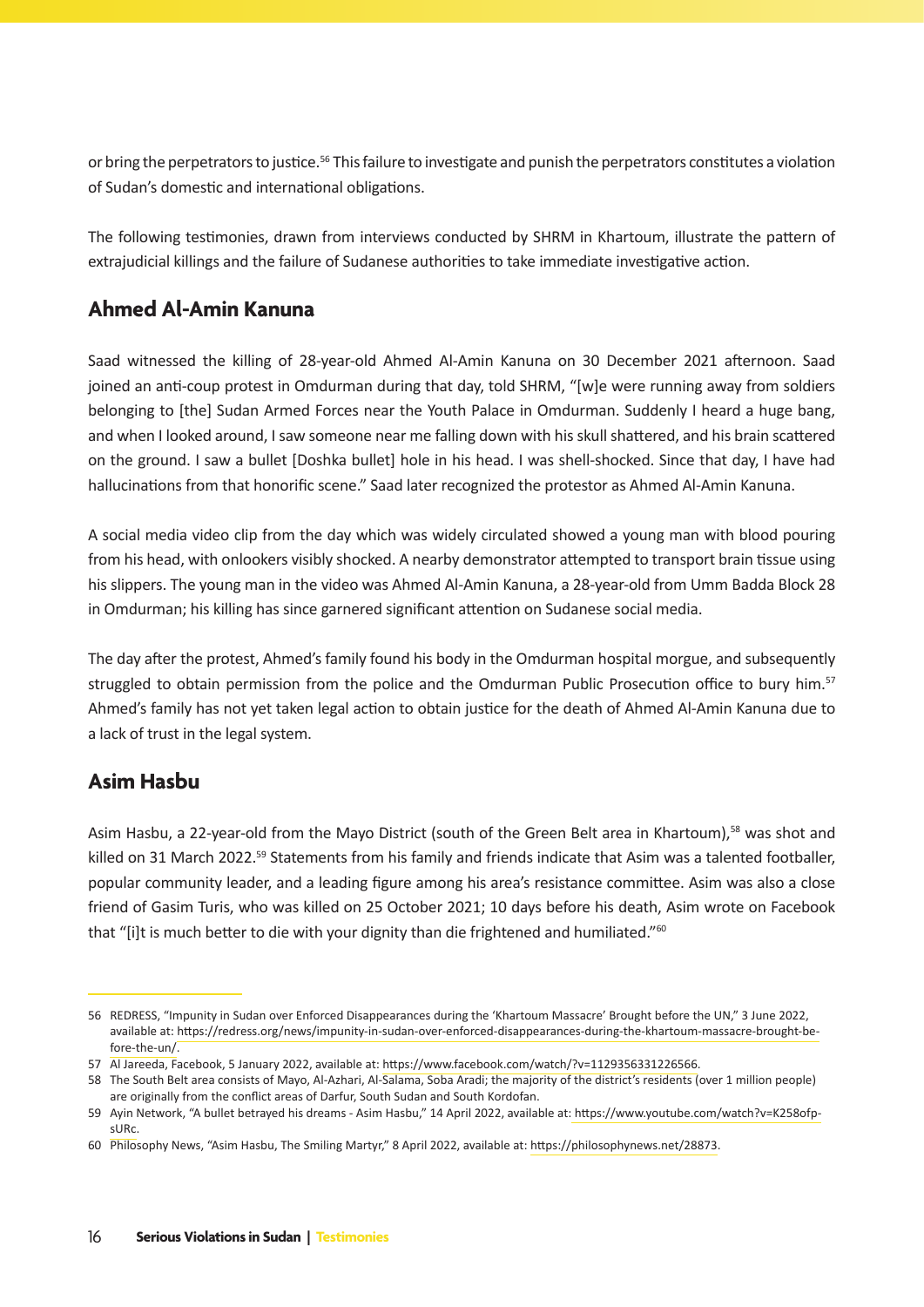Ahmed witnessed the shooting of Asim Hasbu. Ibrahim took part in a protest that started at Bashdar, three kilometers south of central Khartoum. The protest route from the day showed that protestors intended to reach the Presidential Palace. Ahmed was very close to Asim Hasbu, who was just a few meters behind him; Ibrahim told SHRM, "[o]n March 31, I participated in the protests. We reached Sherwani Mosque and protesters started to [respond to] the police [by throwing rocks and returning teargas canisters]. This lasted for two hours. We then arrived at Stack Lab junction. Then the anti-riot police and the Central Reserve police started to fire tear gas and live ammunition at us. I saw someone was shot at the Stack Lab junction. When I looked, it was Asim Hasbu injured on the left side of his chest by a bullet. The paramedic took him to Al Jawada Hospital, but he was pronounced dead there."<sup>6</sup><sup>1</sup>

Asim's brother told SHRM, "[h]is family forgave his killers, and they left the matter on the hand of God [Allah] to judge their deeds."<sup>62</sup> He further added "[m]y brother insists on protesting and wants to be part of the change in the country. I think he believes that people have rights, and they want to claim it."

### **Ali Hubaldeen**

Ali Hubaldeen's mother told SHRM that Ali Hubaldeen, a 27-year-old manual worker was "[v]ery committed to change in Sudan. On 9 January, during protests in Khartoum North [Bahri], he was shot by a tear gas canister that severed his spinal cord on the neck area. A police officer from the anti-riot squad shot him around 4 pm at Al Muna road in Khartoum North."<sup>63</sup>

Ali Hub Aldeen's brother witnessed the shooting of his brother. He told SHRM: "[i]n the afternoon, I met Ali in Omdurman [Alarbeen street]. We went together to participate in the Khartoum North [Bahri] protests. During [interactions with] with the police, at the last stages of the demonstrations, before retreating, we were the only remaining five people, including Ali. We ran from the police and entered a side road off El Mauna Street [the main highway that runs across central Bahri from North to South] near Khartoum North [Bahri] Teaching Hospital. I was standing next to Ali. The police shot me in my leg and shoulder with gas canisters, which caused minor injuries. At that location, the police shot at us eight times using a tear gas canister. Ali tried to protect me, but during his attempt he was hit on the neck by a gas canister. I'm a nurse, so I administered first aid and recovery techniques to revive him. But his injury was severe; we took him to the nearby Khartoum North [Bahri] teaching hospital, where he was pronounced dead."<sup>64</sup>

Regarding ongoing legal processes, Ali Hub Aldeen's mother told SHRM, "[a]fter one week, we started the legal process. We called on the prosecution office to investigate the incident. I'm a lawyer. I have filed a case against the director of police in Khartoum North, the Sudan police director, the minister of interior, and the military council. I told them the soldier that shot my son belonged to anti-riot police in Khartoum North. They are a small

<sup>61</sup> Interview with Ibrahim by SHRM on 9 May 2022.

<sup>62</sup> Interview with Asim's brother by SHRM on 9 May 2022.

<sup>63</sup> Interview with Ali Hub Aldeen's mother by SHRM on 10 May 2022.

<sup>64</sup> Interview with Ali Hub Aldeen's brother by SHRM on 10 May 2022.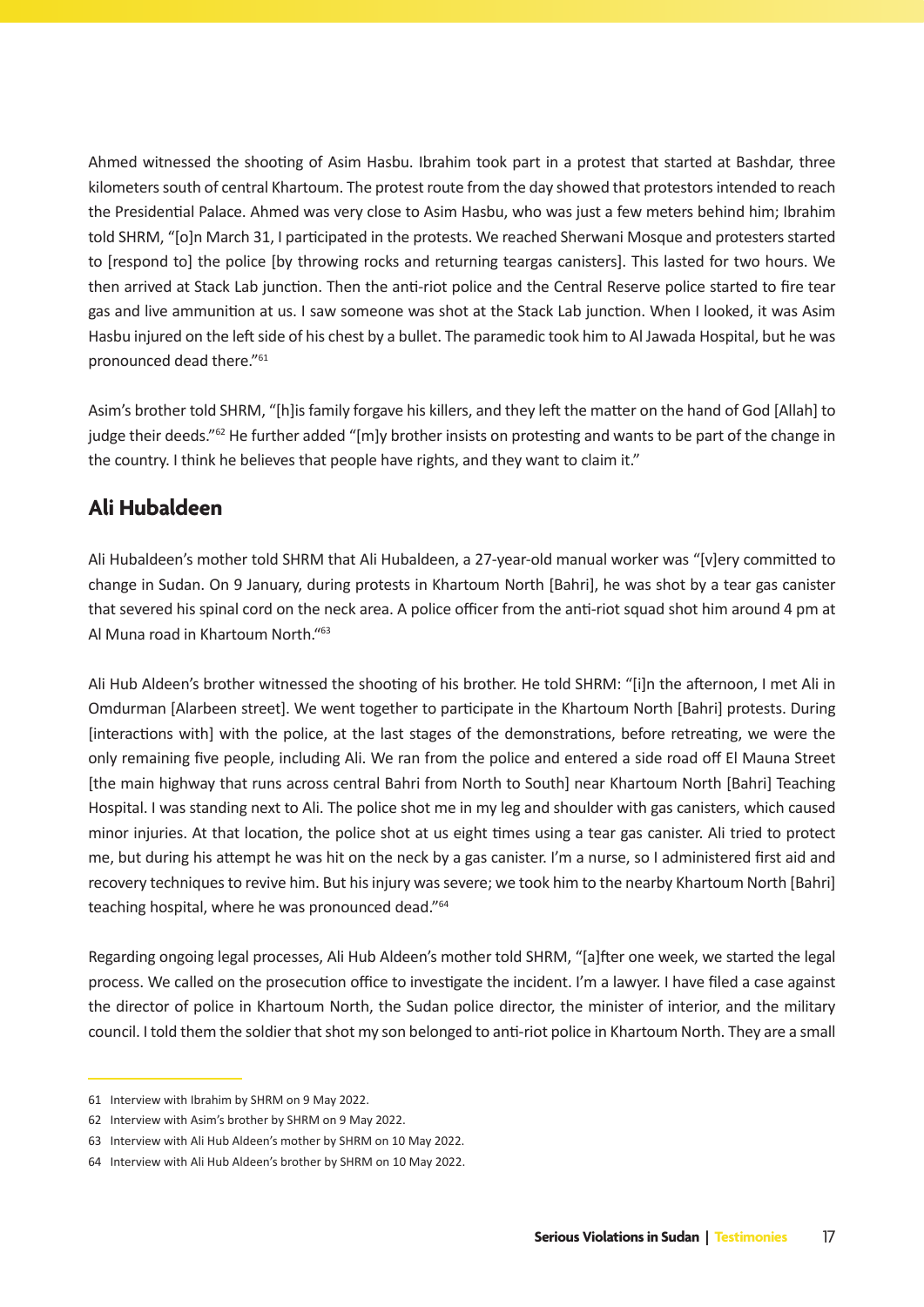unit whose members should be easy to identify. The police refused to give us Form 8<sup>65</sup> to file the case. The prosecutors are not helpful and procrastinate in processing the case. They fear the police. I stopped pursuing the process because I don't trust the current judiciary system."<sup>66</sup>

Ali Hub Aldeen's mother also told SHRM that she believes that justice is not about prosecuting low-ranking soldiers or officers and sentencing them to death. Instead, she wants to sentence to death the ugliness in the country  $-$  the cruelty, injustice, suppression and dictatorship  $-$  but not the killers of her son.

<sup>65</sup> In cases of injuries, for the purposes of legal proceedings, Form 8 is needed; the form is usually a one-page document which provides limited information about medical evidence. However, Form 8 can only be issued in police stations and some public hospitals and clinics, preventing many victims from completing it and corroborating their testimony during later criminal proceedings. *See, for e.g.*, United Nations High Commissioner for Human Rights, Access to Justice for Victims of Sexual Violence: Report of the United Nations High Commissioner for Human Rights, 29 July 2005, available at: [https://www.ohchr.org/sites/](https://www.ohchr.org/sites/default/files/Documents/Countries/darfur29july05.pdf) [default/files/Documents/Countries/darfur29july05.pdf](https://www.ohchr.org/sites/default/files/Documents/Countries/darfur29july05.pdf) (noting that "Form 8 only requests limited information . . . and does not allow for a comprehensive medical report to be written by the doctor. In the majority of cases the full extent of the injuries are not documented . . .").

<sup>66</sup> Interview with Ali Hub Aldeen's mother by SHRM on 10 May 2022.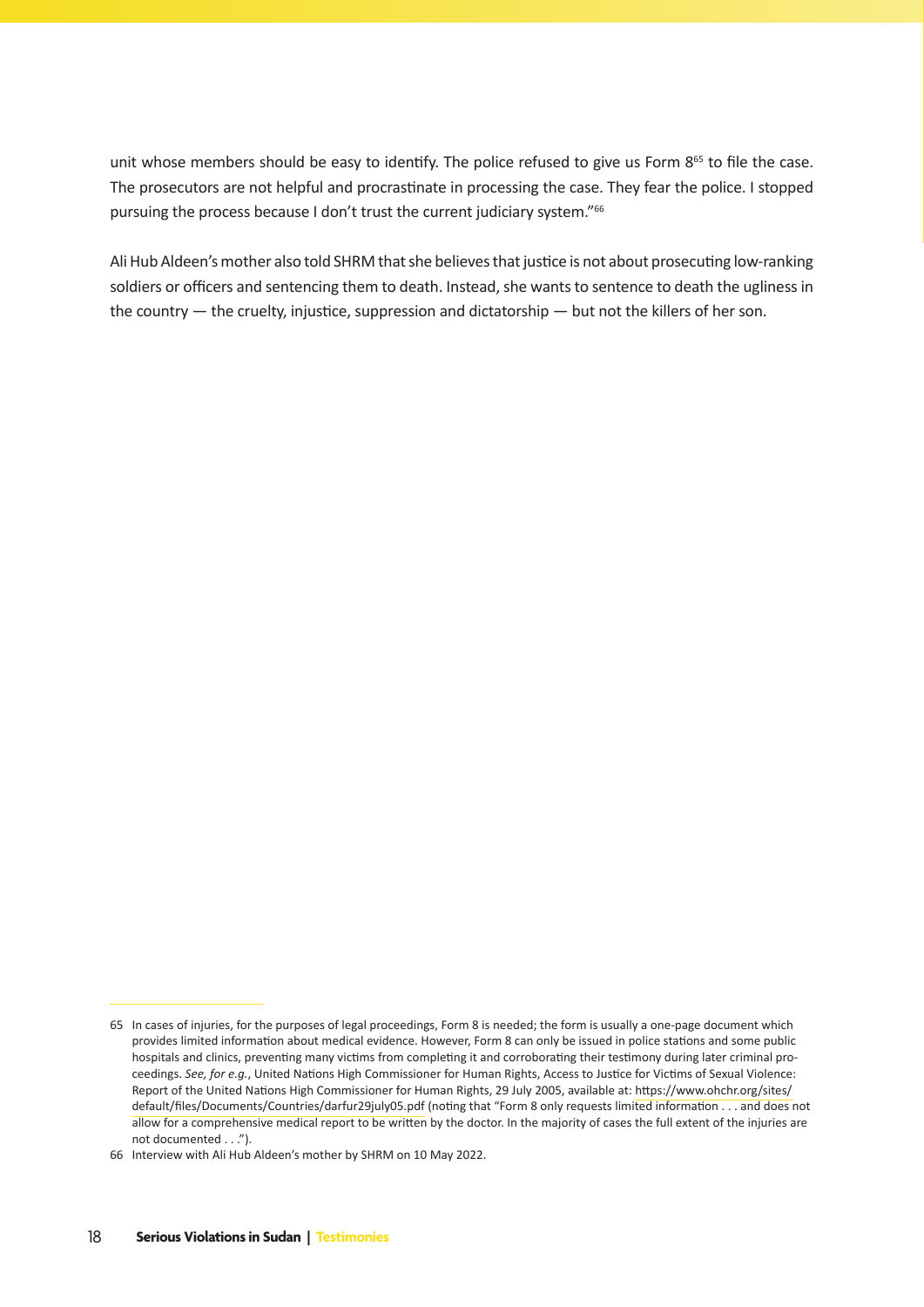## **Arbitrary arrests and enforced disappearances**

### **Arbitrary arrests and detention under international and Sudanese law**

Among other international and regional treaties, the ICCPR and the African Charter on Human and Peoples' Rights guarantee the freedom of liberty and security of the person. The ICCPR, in particular, provides that "[e] veryone has the right to liberty and security of person. No one shall be subjected to arbitrary arrest or detention. No one shall be deprived of his liberty except on such grounds and in accordance with such procedure as are established by law" (eg, in the "enforcement of criminal laws").<sup>67</sup>

The ICCPR further stipulates that anyone who is arrested "shall be informed, at the time of arrest, of the reasons for his arrest and shall be promptly informed of any charges against him."<sup>68</sup> In addition, arrested individuals "shall be brought promptly before a judge . . . and be entitled to trial within a reasonable time or to release."69 The court shall decide "without delay" on the lawfulness of the detention and order his or her release in the event the detention is not lawful.<sup>70</sup>

The UN Human Rights Committee has also stated that the "deprivation of liberty must not be arbitrary, and must be carried out with respect for the rule of law."71 In particular, the Human Rights Committee has held that "arrest or detention as punishment for the legitimate exercise of the rights as guaranteed by the [ICCPR] is arbitrary, including . . . freedom of assembly (art. 21) [and] freedom of association (art. 22)."<sup>72</sup> Further, "[a]rrest or detention on discriminatory grounds . . . is also in principle arbitrary."73

Sudanese law provides that detainees shall be treated in a way that preserves "the dignity of the human being."<sup>74</sup> It further stipulates that detainees shall have the right to contact their family and their lawyer, shall have access to appropriate medical care while in detention and shall have "the right to meet the Prosecution Attorney, or the magistrate."75 However, provisions on the treatment of detainees under the Criminal Procedure Act do not contain the judicial guarantees provided for under international law, namely the right to be informed of the

<sup>67</sup> International Covenant on Civil and Political Rights, 19 December 1966, art. 9(1).

<sup>68</sup> International Covenant on Civil and Political Rights, 19 December 1966, art 9; African Charter on Human and Peoples' Rights, 27 June 1981, art. 6.

<sup>69</sup> International Covenant on Civil and Political Rights, 19 December 1966, art. 9.

<sup>70</sup> *Ibid.* 

<sup>71</sup> Human Rights Committee, "General Comment No. 35: Article 9 Liberty and Security of Person," 16 December 2014.

<sup>72</sup> *Ibid.*

<sup>73</sup> *Ibid.*

<sup>74</sup> Criminal Procedure Act of 1991, available at: [https://redress.org/wp-content/ploads/2021/09/1991-National-Criminal-Proce](https://redress.org/wp-content/uploads/2021/09/1991-National-Criminal-Procedure-Act-English.pdf)[dure-Act-English.pdf,](https://redress.org/wp-content/uploads/2021/09/1991-National-Criminal-Procedure-Act-English.pdf) art 83.

<sup>75</sup> *Ibid.*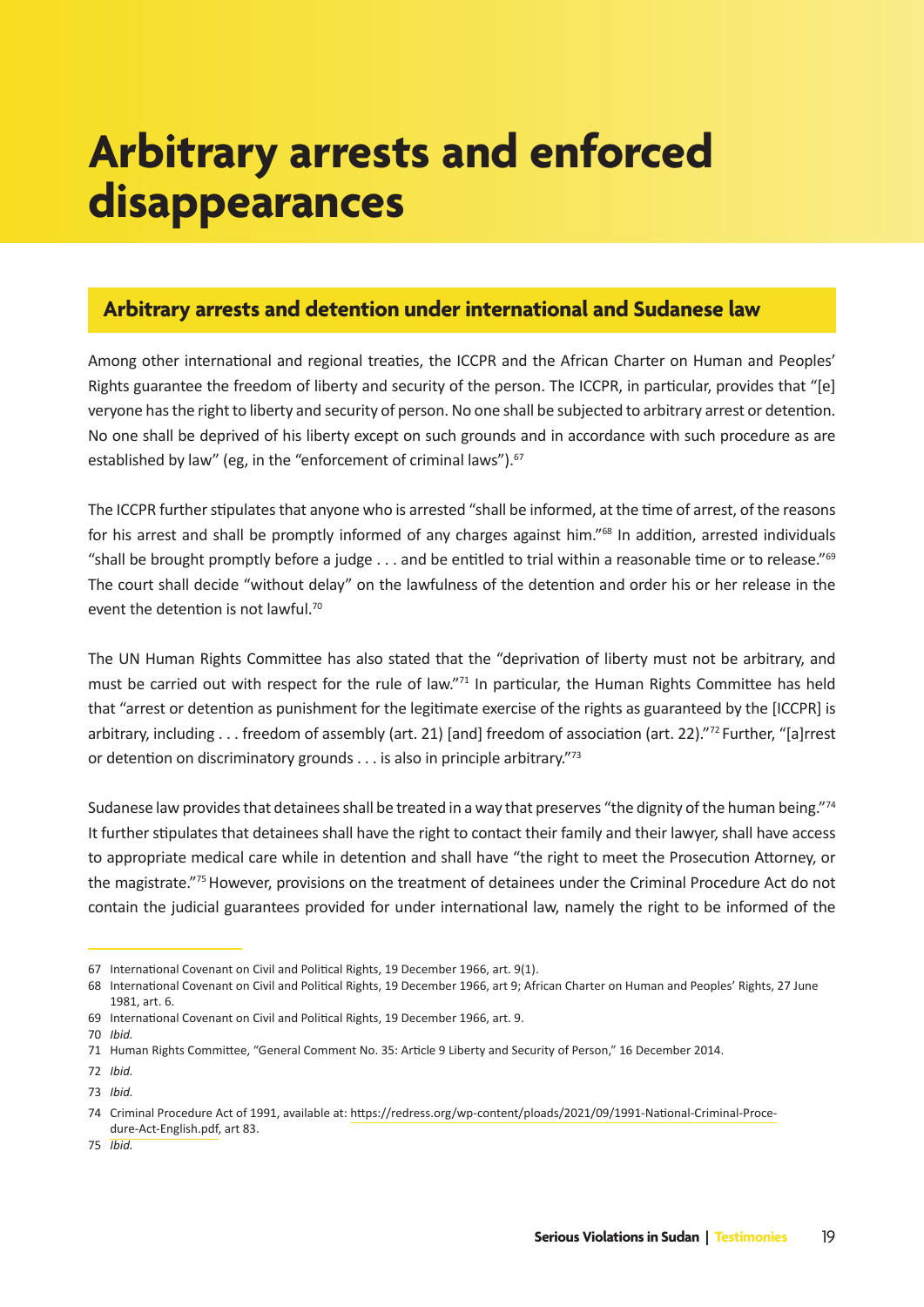reasons for arrest and any charges brought against him or her, to have prompt access to counsel, and to be brought promptly before a judge within 48 hours (28 hours in cases involving juveniles), who should make a judicial determination of his or her arrest.<sup>76</sup>

### **Enforced disappearance under international law**

Enforced disappearance is considered an "aggravated form of arbitrary detention."77 The International Convention for the Protection of All Persons from Enforced Disappearance (ICPPED), which Sudan ratified in August 2021, defines enforced disappearance as "the arrest, detention or abduction of an individual by state authorities or their agents followed by a refusal to acknowledge the deprivation of liberty or by concealing the fate or whereabouts of the person, which places the person outside the protection of the law."78 Enforced disappearances are considered continuous offences which begin "at the time of the abduction" and continue until the State admits the detention or releases information on the fate or whereabouts of the individual.<sup>79</sup> There is no minimum time limit for a disappearance to qualify as an enforced disappearance; "short-term" disappearances can result from the unacknowledged deprivation of liberty which puts the individual concerned outside the protection of the law even for a limited amount of time.<sup>80</sup>

Sudan has yet to incorporate measures consistent with the ICCPED needed to prevent and protect against enforced disappearances, such as amending the Criminal Code 1991 to make "enforced disappearance" a standalone crime carrying appropriate penalties.

### **Violations since 25 October 2021**

Since the 25 October 2021 coup, members of the SAF, police, GIS, and other security forces have carried out scores of arrests of protestors, journalists, civilian political leaders, and other human rights defenders. Total numbers of those detained since the coup remain unknown, though between 25 October 2021 and 10 April 2022 the UN independent expert and the Joint Human Rights Office in Khartoum documented the arrest and detention of 1,293 people "linked to the coup or protests against the coup," including 157 children.<sup>81</sup>

Such activities constitute arbitrary detentions and could amount in some cases to enforced disappearances, particularly when the whereabouts of those detained is not disclosed and they are kept in incommunicado detention. The creation of a special operational body – which has been confirmed by confidential sources to

<sup>76</sup> Human Rights Committee, "General Comment No. 35: Article 9 Liberty and Security of Person," 16 December 2014.

<sup>77</sup> Human Rights Committee, "General Comment No. 35: Article 9 Liberty and Security of Person," 16 December 2014.

<sup>78</sup> International Convention for the Protection of All Persons from Enforced Disappearance, 20 December 2006, art 2.

<sup>79</sup> Working Group on Enforced or Involuntary Disappearances, "General Comment on enforced disappearance as a continuous crime" A/ HRC/16/48 (2010).

<sup>80</sup> *See* Report of the WGEID (A/HRC/42/40), 30 July 2019, para. 90; Committee on Enforced Disappearances ("CED"), Views approved by the CED under article 31 of the Convention for communication No. 1/2013; Yrusta v. Argentina, CED/C/10/D/1/2013, para. 10.3. For more information on patterns of enforced disappearance in Sudan, see REDRESS, "The Forgotten Victims: Enforced Disappearance in Africa," 2021, available at: [https://redress.org/wp-content/uploads/2021/08/Report-The-Forgotten-Victims-Enforced-Disappear](https://redress.org/wp-content/uploads/2021/08/Report-The-Forgotten-Victims-Enforced-Disappearance-in-Africa.pdf)ance-in-Africa.pdf

<sup>81</sup> Report of the United Nations High Commissioner for Human Rights, "Situation of human rights in the Sudan," 9 May 2022, UN Doc A/ HRC/50/22), para. 27.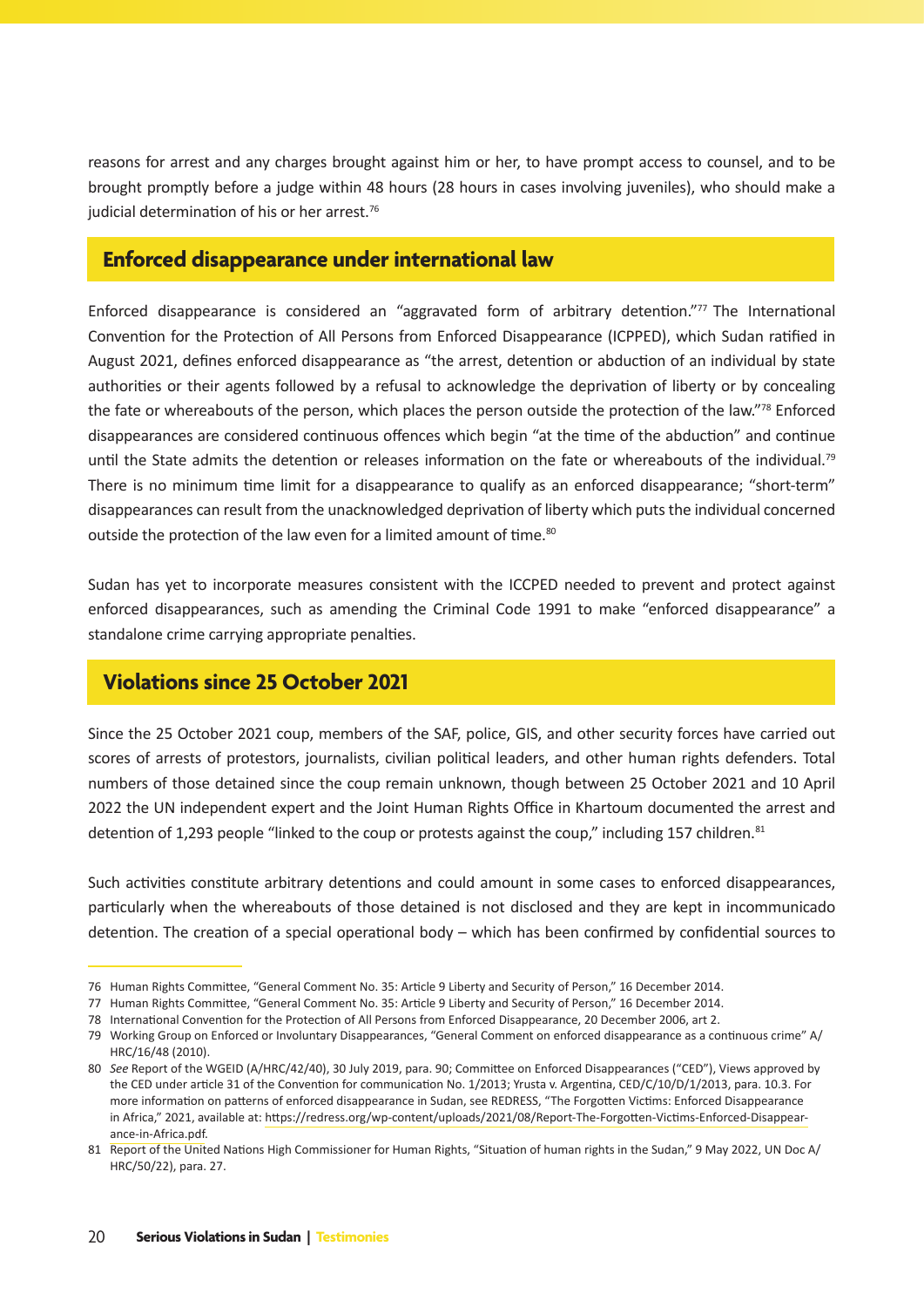REDRESS – authorized at the highest level the detention and interrogations of protestors, which demonstrates the systemic nature of the arrests.

Many of these arrests were conducted under an emergency order (Emergency Order No 3) issued under the state of emergency imposed on 25 October 2021.<sup>82</sup> The order, which is now no longer legally in force after the lifting of the state of emergency on 29 May 2022, $^{83}$  authorised the arrest of any person who "participates in a crime related to [the state of emergency]."<sup>84</sup> Most concerning, the emergency order reversed important reforms made by the transitional government, including the stripping of GIS' arrest and detention authorities.<sup>85</sup>

Under the emergency order, many of those arrested were detained without the possibility of release on bail; other detainees reported that they were subjected to torture and other forms of ill-treatment.<sup>86</sup> In many cases, individuals were denied access to lawyers and/or medical treatment.

Some detainees, including minors, have been charged under various provisions of Sudan's Criminal Code 1991 and subjected to summary trials. Others have been detained without charge.<sup>87</sup> Following the lifting of the state of emergency on 29 May 2022,<sup>88</sup> though at least 63 people were quickly released, including those interviewed below,<sup>89</sup> an estimated 130 prisoners remain detained in Soba Prison, according to the Emergency Lawyers Committee and a SHRM human rights monitor.<sup>90</sup> In addition, 21 prisoners who were reportedly transferred from West Darfur to Al Huda Prison in Omdurman in April 2022 remain detained, after having been arrested on 25 October 2021. Currently, 11 protesters are facing criminal charges and imprisoned at Kober Prison in Khartoum.<sup>91</sup>

Detainees have been held in a number of lawful and unlawful detention centres, including Soba Prison (south of Khartoum), Debak Prison in North Khartoum, and Port Sudan Prison in the Red Sea state. Conditions of detention in these prisons are notoriously inadequate. The US Department of State in its 2021 "Country Reports

<sup>82</sup> Emergency Decree No. 3 (2021), available at:<https://redress.org/wp-content/uploads/2022/03/Emergency-Decree-No-3-2021.pdf>.

<sup>83</sup> Sudan News Agency (SUNA) reported on 29 May 2022 the lifting of state of emergency and the release of political detainees. SUNA wrote, "[t]he President of the Transitional Sovereignty Council (TSC) General Abdel Al-Fattah Al-Burhan issued today a decree lifting the state of emergency throughout the country. The state of emergency is lifted in the context of providing conducive environment for a fruitful and meaningful dialogue that achieves stability for the transitional period." Al-Burhan had declared a state of emergency across the country after he seized power on 25 October 2021. The decree also ordered the release of all detainees under the state of emergency. Sudan News Agency, "State of emergency lifted," 29 May 2022, available at: [https://suna-sd.net/read?id=740436.](https://suna-sd.net/read?id=740436)

<sup>84</sup> Emergency Decree No. 3 (2021), available at:<https://redress.org/wp-content/uploads/2022/03/Emergency-Decree-No-3-2021.pdf>.

<sup>85</sup> In July 2020, article 51 of the National Security Act—which in theory set out the rights of those arrested, detained and in custody of the intelligence service—was repealed following reforms made by the transitional government, in accordance with the other legal reforms stripping the GIS of its powers of arrest and detention. Article 51 did not provide sufficient protection for a detained person, notably lacking the right to be brought before an independent judicial authority within 24 hours of arrest, the right to a medical examination of all detainees, and for a comprehensive record to be kept of all interrogations. *See* National Security Act, 2010, art. 51, available at: <https://redress.org/wp-content/uploads/2021/09/2010-National-Security-Act-English.pdf>.

<sup>86</sup> *See* REDRESS, Darfur Bar Association, PLACE, and the Emergency Lawyers Group, "'Taken from Khartoum's Streets:' Arbitrary arrests, incommunicado detentions, and enforced disappearances under Sudan's emergency laws," March 2022, available at: [https://redress.](https://redress.org/news/new-joint-briefing-highlights-ongoing-arbitrary-arrests-and-enforced-disappearances-in-sudan/) [org/news/new-joint-briefing-highlights-ongoing-arbitrary-arrests-and-enforced-disappearances-in-sudan/](https://redress.org/news/new-joint-briefing-highlights-ongoing-arbitrary-arrests-and-enforced-disappearances-in-sudan/).

<sup>87</sup> *Ibid.*

<sup>88</sup> *See* Sudan News Agency, "State of emergency lifted," 29 May 2022, available at:<https://suna-sd.net/read?id=740436>.

<sup>89</sup> Reuters, "Some protesters freed in Sudan after emergency law lifted," 30 May 2022, available at: [https://www.reuters.com/world/afri](https://www.reuters.com/world/africa/some-protesters-freed-sudan-after-emergency-law-lifted-2022-05-30/)[ca/some-protesters-freed-sudan-after-emergency-law-lifted-2022-05-30/](https://www.reuters.com/world/africa/some-protesters-freed-sudan-after-emergency-law-lifted-2022-05-30/).

<sup>90</sup> SHRM interview with a lawyer from the Emergency Committee, 13 June 2022.

<sup>91</sup> SHRM interview with a lawyer from the Emergency Committee, 13 June 2022.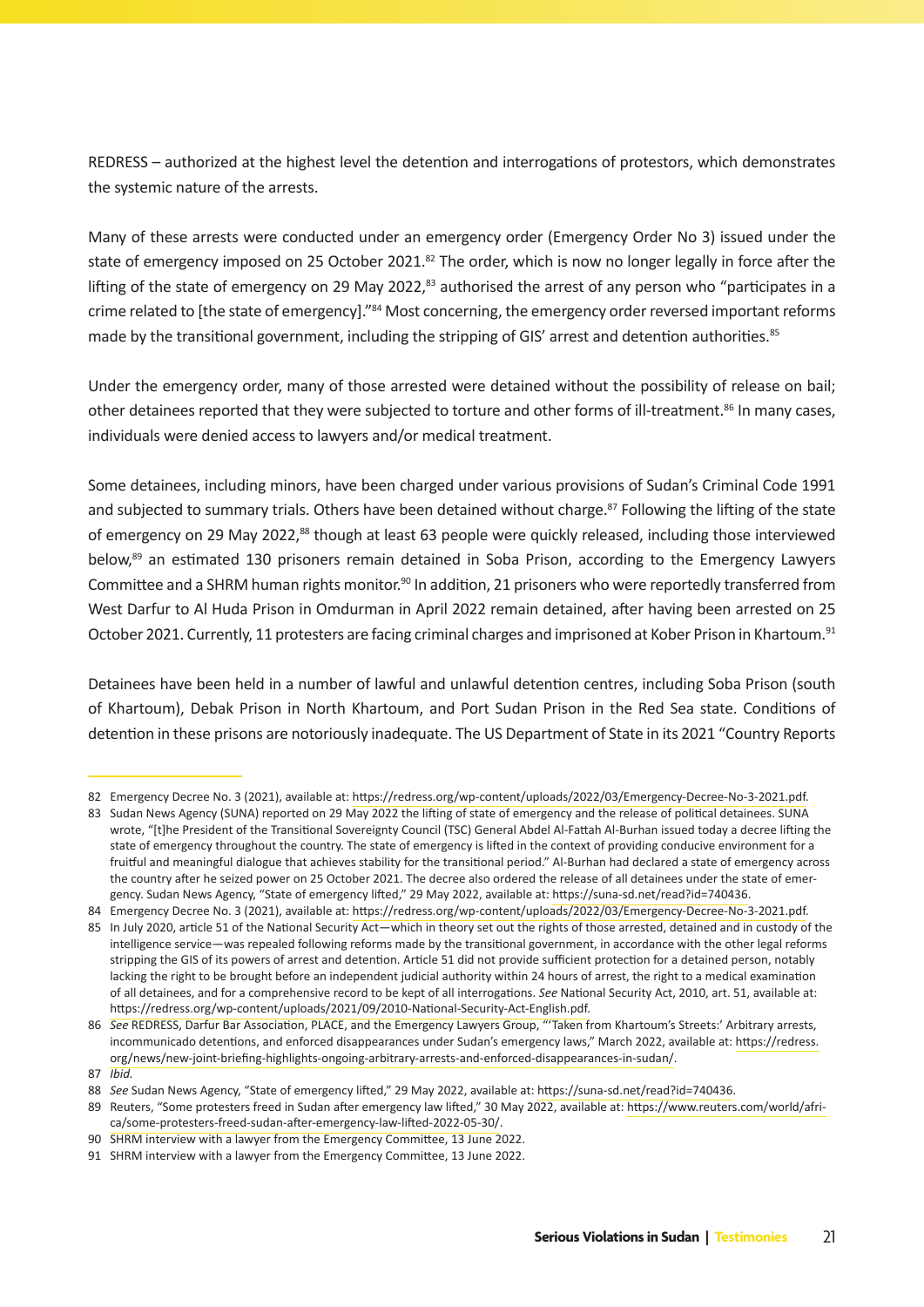on Human Rights Practices: Sudan" stated that "prison conditions throughout the country remained harsh and life-threatening; overcrowding was a major problem, as was inadequate health care."<sup>92</sup>

Some individuals have also been detained in two Central Investigation Department (CID)<sup>93</sup> facilities in Khartoum and Bahri, where families and lawyers are regularly denied access to detainees.<sup>94</sup> Other detainees have been held for extended periods in various police stations throughout Khartoum and Sudan.<sup>95</sup>

A lawyer and a member of the Emergency Lawyers Committee told SHRM that they sent a petition and met with the Attorney General and Sudan's Chief Justice regarding ongoing illegal arrests and detentions; they both denied any knowledge of the incidents of the arbitrary arrests.<sup>96</sup>

SHRM reached out to the families of former and current detainees to obtain testimonies concerning conditions of detention. Below are examples from those detained in Dabek Prison, located 85 kilometers north of Khartoum. At the time that the testimonies were taken, all were detained without charge, denied contact with their families, a lawyer of their choice, and adequate medical care. They were all released without charge after 29 May 2022, when the state of emergency was lifted.

### **Dabek Prison Detainees**

**Abbas** is a 22-year-old small businessman from Khartoum North [Bahri]. He was detained on 10 April 2022 at around 10 pm from Khartoum North by a group of masked men in civilian clothes driving pickup trucks.<sup>97</sup> He was detained in Khartoum North police station for five days. Some witnesses who were with Abbas saw him being beaten at the police station.

Abbas was transferred to Soba Prison on 15 April, after which he was transferred to Dabek prison (located 85 kilometers north of Khartoum) with a group of detainees on 10 May 2022. His family was not allowed to visit him. The prison authority denied all their visit requests.<sup>98</sup> Furthermore, in April 2022, media reported that "the Dabek prison authorities . . . refused to give emergency lawyers records of the numbers and names of detainees, for reasons justified as "orders issued by higher authorities."99 Abbas was released without charge after 29 May 2022. 100

<sup>93</sup> The Central Investigation Department (CID) is a police branch specialising in investigating major crimes. It is sometimes referred to as the Federal Investigation Police.

<sup>94</sup> Human Rights Watch, "Sudan: Hundreds of Protestors Detained, Mistreated," 28 April 2022, available at: [https://www.hrw.org/](https://www.hrw.org/news/2022/04/28/sudan-hundreds-protesters-detained-mistreated) [news/2022/04/28/sudan-hundreds-protesters-detained-mistreated](https://www.hrw.org/news/2022/04/28/sudan-hundreds-protesters-detained-mistreated).

<sup>95</sup> *See* REDRESS, Darfur Bar Association, PLACE, and the Emergency Lawyers Group, "'Taken from Khartoum's Streets:' Arbitrary arrests, incommunicado detentions, and enforced disappearances under Sudan's emergency laws," March 2022, available at: [https://redress.](https://redress.org/news/new-joint-briefing-highlights-ongoing-arbitrary-arrests-and-enforced-disappearances-in-sudan/) [org/news/new-joint-briefing-highlights-ongoing-arbitrary-arrests-and-enforced-disappearances-in-sudan/](https://redress.org/news/new-joint-briefing-highlights-ongoing-arbitrary-arrests-and-enforced-disappearances-in-sudan/).

<sup>96</sup> Interview with lawyer from the Emergency Lawyers Committee by SHRM on 28 May 2022.

<sup>97</sup> The pattern of arrest described here is typical of the Sudanese security forces, who typically use Toyota pickup trucks. See, for e.g., The Economist, "How Sudan's warlords buy their gun trucks," 30 April 2020, available at: [https://www.economist.com/middle-east-and-af](https://www.economist.com/middle-east-and-africa/2020/04/30/how-sudans-warlords-buy-their-gun-trucks)[rica/2020/04/30/how-sudans-warlords-buy-theirgun-trucks](https://www.economist.com/middle-east-and-africa/2020/04/30/how-sudans-warlords-buy-their-gun-trucks) ("[t]he Toyota Hilux is a sturdy vehicle . . . the vehicle of choice for anyone who wants to create a "technical"—a pickup truck with a machine gun mounted on the back").

<sup>98</sup> Interview with Anas' mother by SHRM on 16 May 2022.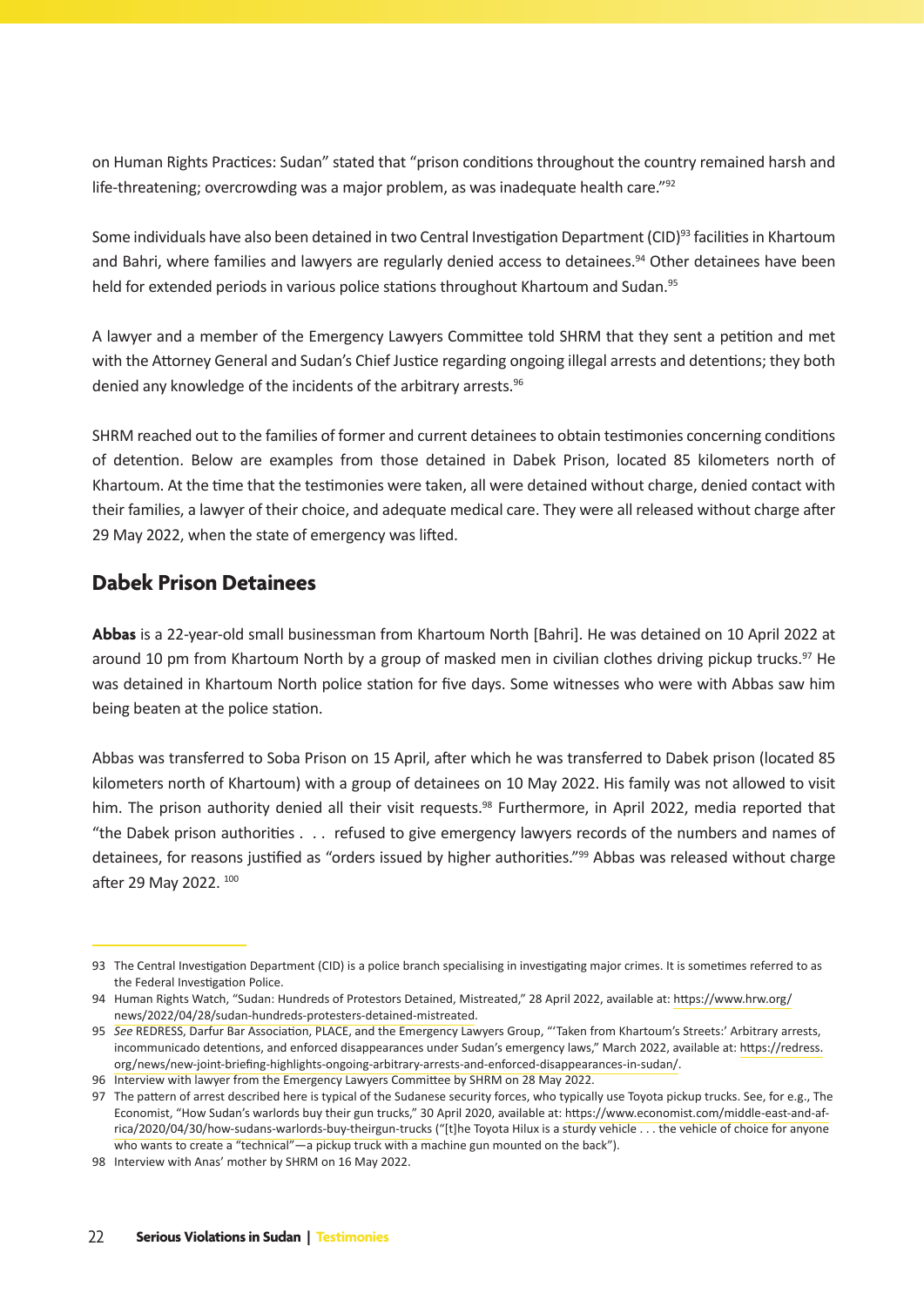**Adam** is a 19-year-old secondary school student in his final year of study. SAF Military Intelligence (SAF MI) officers arrested him on 5 April 2022 near Banet Junction in Omdurman. An individual who was detained with Adam but released earlier told Adam's mother that he had seen signs of torture on Adam's face and neck due to beatings.

Adam's mother told SHRM, "[f]or three days, we did not know where he was being held. On the third day, we received information from someone in our neighborhood that the detainees had been held at the Central Omdurman Police Station. But the head of the Central Omdurman police refused to receive them, and then we learned through the media that the security authorities transferred them to Soba Prison. We are only allowed to send him written messages in Soba Prison. We are not allowed to see him. A few days later, we learned he was transferred to Dabek Prison with other detainees. Every Sunday and Thursday, we travel to Dabek Prison; but we are not allowed to see him. We only communicate through written messages. Dabek Prison [authorities] did not allow lawyers to meet [Adam and other detainees], despite their efforts. We learned that some staff from the UN Office of the High Commissioner in Khartoum visited them on 15 May 2022."101 Adam was released without charge from Dabek Prison on 29 May 2022.102

### **Soba Prison Detainees**

Soba Prison is a relatively new prison in Sudan; it began operating in June 2021 and is located 15 kilometers southeast of Khartoum in the Soba suburb. The prison can accommodate 3,600 people.<sup>103</sup>

SHRM interviewed some of those detained and released from Soba Prison. **Hamad**, a 19-year-old student from Umbada in Omdurman, told SHRM, "I was arrested on 24 January 2022 from our house by a joint security force; they took me to Soba Prison. The prison service is horrible; I saw about ten children in Soba Prison. I was denied contact with lawyers and was allowed to contact my family after one week. I was released after two months without charge on 23 March 2022."104

**Salim**, a 41-year-old businessman from Al-Haj Yousif in Khartoum North [Bahri], reported to SHRM, "I was arrested and detained on 22 January 2022 from my house by GIS agents. Although I was shot and wounded on the shoulder [during] the 17 January 2022 protests, and I had an operation on 21 January 2022, GIS agents insisted to detain me and take me to Soba Prison. In Soba Prison, the director released me the next day as my wound was still bleeding, and there are no health services in the jail. During my detention, I was denied contact with [my] family and lawyers."<sup>105</sup>

<sup>99</sup> Al Taghyeer, "Hemedti denies political detainees presence in prisons," 17 April 2022, available at: [https://www.altaghyeer.info/ en/2022/04/17/hemedti-denies-political-detainees-presence-in-prisons/.](https://www.altaghyeer.info/en/2022/04/17/hemedti-denies-political-detainees-presence-in-prisons/)

<sup>100</sup> Confirmed by a SHRM human rights monitor in Sudan.

<sup>101</sup> Interview with Moataz's mother by SHRM on 16 May 2022.

<sup>102</sup> Confirmed by a SHRM human rights monitor in Sudan.

<sup>103</sup> See Sudan News Agency, "The Minister of Interior inaugurates the state prison in Soba with a capacity of (3600) inmates," 17 June 2021, available at<https://suna-sd.net/read?id=715315>.

<sup>104</sup> Interviewed by SHRM on 14 May 2022.

<sup>105</sup> Interviewed by SHRM on 14 May 2022.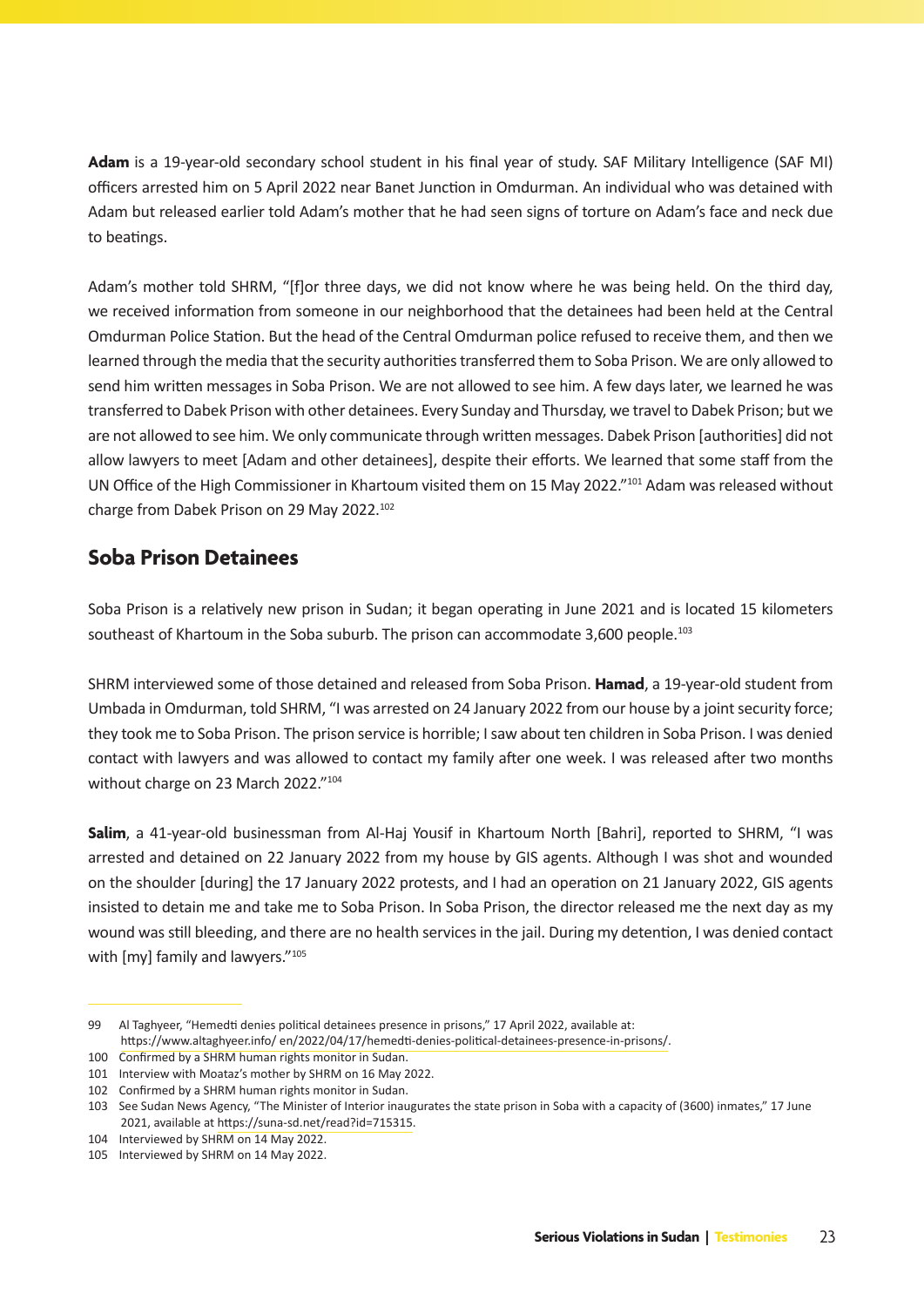# **Conclusion**

As this briefing has demonstrated, the violations which have occurred since 25 October 2021 have been carried out on a systematic, consistent basis by a variety of Sudanese security and intelligence forces. These forces have a long history of participation in serious human rights violations, for which there has historically been no justice or accountability. The same cannot be permitted to be true of the violations that have taken place across Sudan over the past eight months.

Many of the violations described in this briefing could rise to the level of international crimes for which there should be no immunity, including the possible crimes against humanity of murder, torture, rape and sexual violence, and enforced disappearance. Victims and their families must be afforded access to effective justice in Sudan, and international actors should continue to keep a close eye on both the developing human rights situation in Sudan and the measures reportedly put in place by the de facto authorities to remedy any violations.